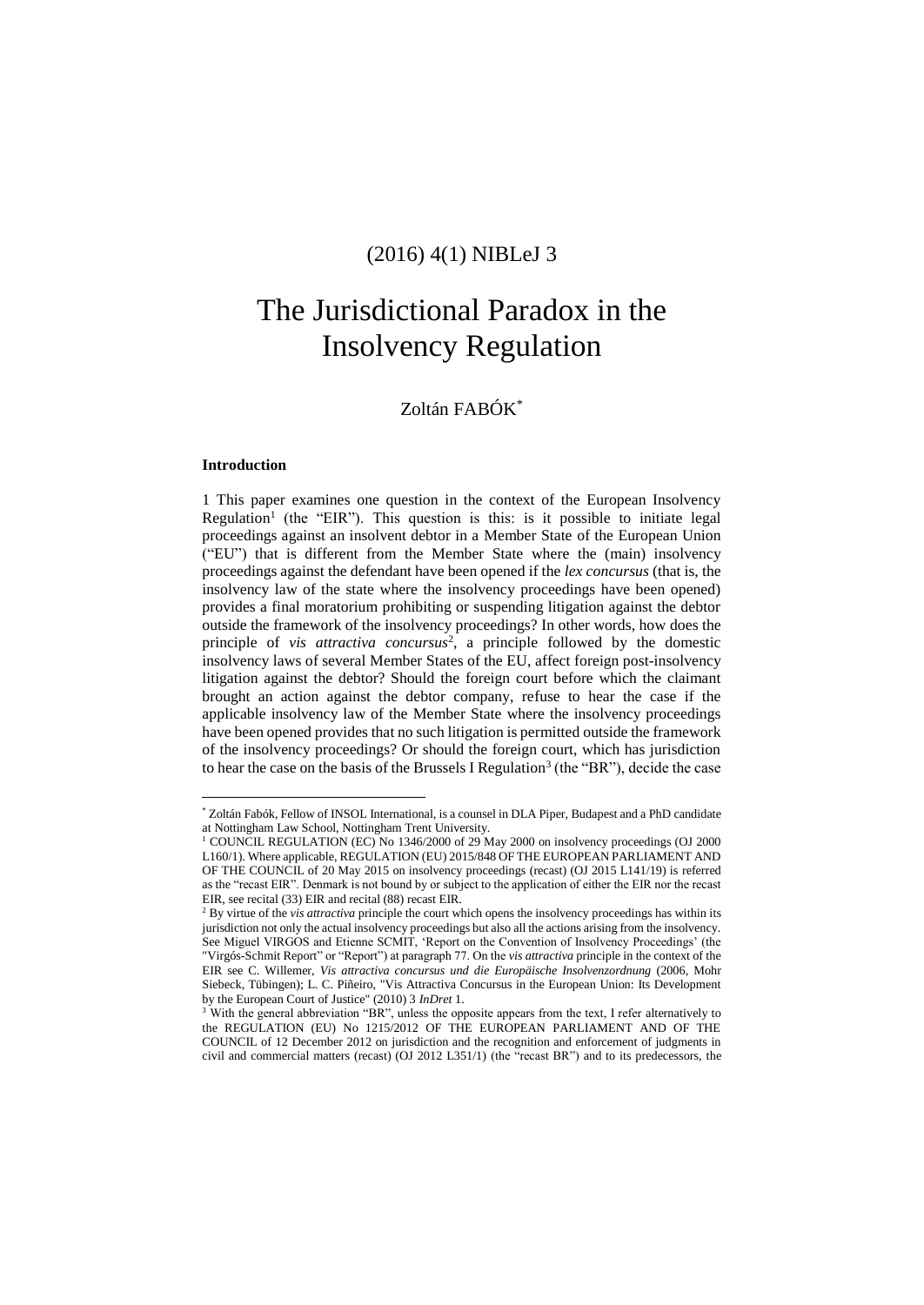even if the judgment to be passed will necessarily be of a declaratory nature, given that the litigation court can only rule on the existence and amount of the claim but not about the enforcement of the claim? This is because, in such a case, enforcement will fall within the scope of the insolvency proceedings and the prevailing party will need to lodge his claim with the liquidator in the state of the opening of the insolvency proceedings. As will be discussed, the case law supports both possibilities. However, as this paper seeks to demonstrate, there is no really good answer to this question within the current legal framework.

2 In order to attempt to answer the initial question, it is necessary first to clarify the scope of the proceedings where the above question is relevant. Thus, the concept of foreign litigation for the purposes of this paper should be delimited from the socalled "insolvency-related actions" on the one hand and from the pending lawsuits on the other. Second, it is submitted that a clear and consistent separation between jurisdiction and the applicable law is of utmost importance in order to understand the core of the initial question. Third, the interpretation of Article  $4(2)(f)$  of the EIR<sup>4</sup> must be considered. This states that the *lex concursus* shall determine, among other things, the effects of the insolvency proceedings on proceedings brought by individual creditors, with the exception of lawsuits pending. Fourth, some of those cases will be examined where the courts refused to decide on the merits of the case due to ongoing insolvency proceedings in another Member State the effects of which (particularly the imposition of a moratorium on new proceedings outside the insolvency) were to be governed by the *lex concursus*. Fifth, by contrast, an English law case will be considered in which the court having jurisdiction for the litigation on the basis of BR endeavoured to entertain the case. The final section of this paper will draw some conclusions and make some suggestions.

#### **Delimitation issues**

#### *Insolvency-related Actions are out of Scope*

3 The starting point for a discussion of the concept of the insolvency-related actions must be the so-called "insolvency exception" in Article 1(2)(b) of the recast BR. The BR deals with the jurisdiction and the recognition and enforcement of judgments in civil and commercial matters. Accordingly, the insolvency exception states that the BR shall not apply to bankruptcy, proceedings relating to the winding-up of insolvent companies or other legal persons, judicial arrangements, compositions and analogous proceedings. The predecessors of the current BR, the Regulation 44/2001 and the 1968 Brussels Convention employed the same exception. 5 In a case as early

Council Regulation (EC) No 44/2001 of 22 December 2000 on jurisdiction and the recognition and enforcement of judgments in civil and commercial matters (OJ 2001 L12/1) and the 1968 Brussels Convention on jurisdiction and the enforcement of judgments in civil and commercial matters /\* Consolidated version CF 498Y0126(01) \*/ (OJ 1972 L299/32).

 $4$  Article 7(2)(f) recast EIR.

<sup>5</sup> Article 1(2)(b) of the Regulation 44/2001; Article 1(2) of the 1968 Brussels Convention.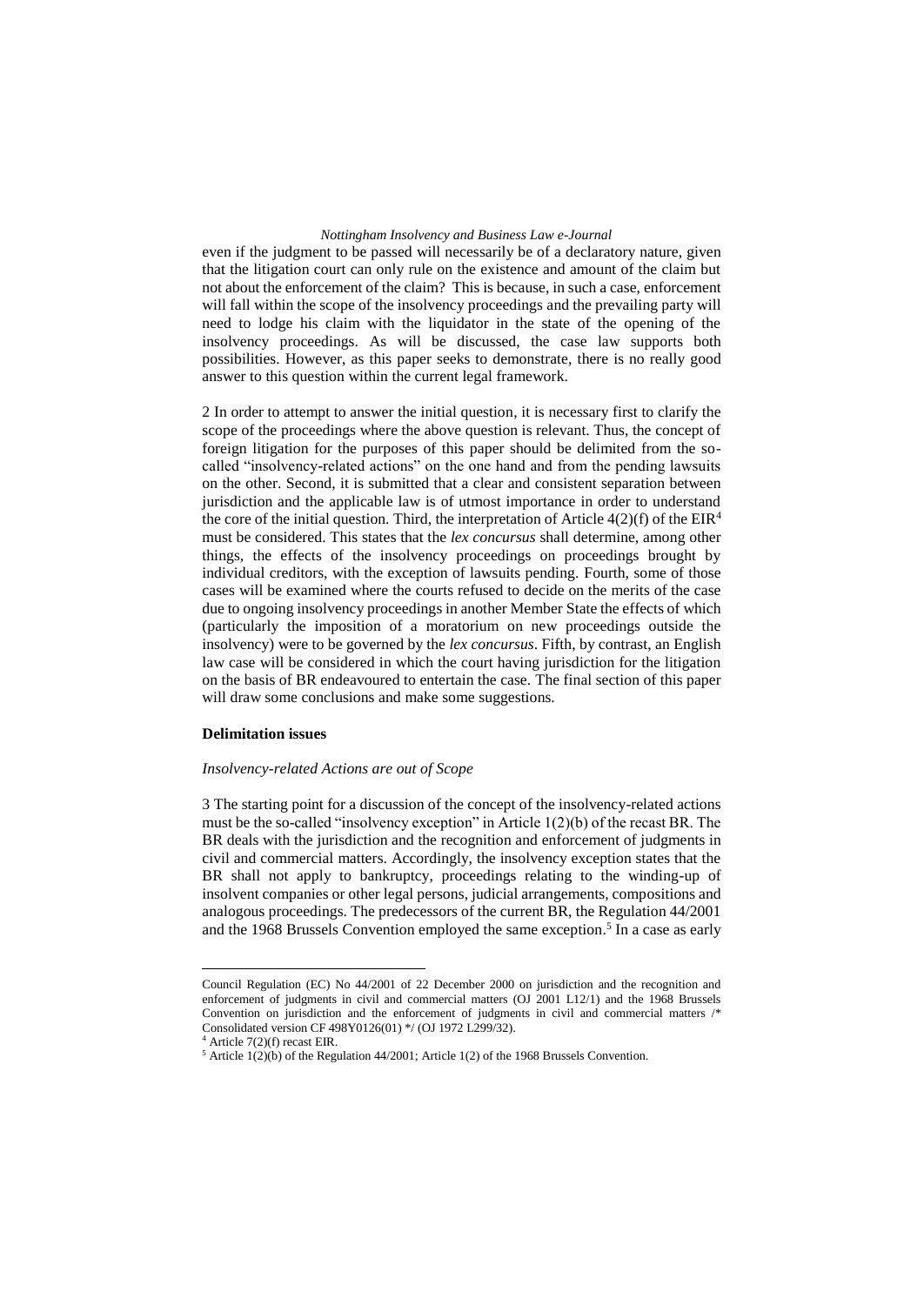as 1979, well before the entry into force of the EIR, the Court of Justice of the EU (the "Court") ruled that those actions which derive directly from the insolvency proceedings and are closely linked with them are to be considered falling within the insolvency exception of the Brussels Convention (thus outside the scope of that convention).<sup>6</sup> This "Gourdain formula" has been maintained and confirmed several times in the past decades.<sup>7</sup>

4 Apparently inspired by the Gourdain judgment, the European legislator used the same formula in the Convention on Insolvency Proceedings which, after threedecade long struggle, was eventually born in 1995.<sup>8</sup> Without the 1995 Convention ever entering into force, it was transformed, without any material changes, into the EIR with effect from May 2002. Recital (6) EIR suggests that the regulation should be confined to provisions governing jurisdiction for opening insolvency proceedings and judgments which are delivered directly on the basis of the insolvency proceedings and are closely connected with such proceedings. This is somewhat surprising, because the recitals were drafted during the process of transforming the 1995 Convention into the  $EIR<sup>9</sup>$  thus by that time it must have been clear that the regulation would not consist of any (explicit) provisions regarding the international jurisdiction over insolvency-related actions. Article  $3(1)$  of the EIR<sup>10</sup> only addresses the jurisdiction regarding the opening of main insolvency proceedings by providing that the courts of the Member State within the territory of which the centre of a debtor's main interests is situated shall have jurisdiction to open insolvency proceedings. By contrast, Article  $25(1)(2)$  of the EIR<sup>11</sup> indeed addresses the question of recognition and enforcement of the insolvency-related judgments extending the automatic recognition pursuant to Article of the  $16 EIR<sup>12</sup>$  to these type of judgments and referring the enforcement to the BR while eliminating, however, the grounds for refusal provided for by BR thus setting up a simplified recognition and enforcement

<sup>6</sup> *Gourdain v Nadler* (Case 133/78) [1979] ECR 733; [1979] 3 CMLR 180.

<sup>7</sup> *SCT Industri AB i likvidation v Alpenblume AB* (Case C-111/08) [2009] ECR I-5655; *Seagon v Deko Marty Belgium NV* (Case C-339/07) [2009] ECR I-767; *German Graphics Graphische Maschinen GmbH v van der Schee* (Case C-292/08) [2009] ECR I-8421; *F-Tex SIA v Lietuvos-Anglijos UAB 'Jadecloud-Vilma'* (Case C-213/10) [2013] Bus LR 232; *Nickel & Goeldner Spedition GmbH v 'Kintra' UAB* (Case C-157/13) [2015] QB 96; *H, acting as liquidator in the insolvency of GT GmbH v HK* (Case C-295/13) [2015] OJ C 46/9; *Hayward (Deceased), Re* [1997] Ch 45; [1996] 3 WLR 674; [1997] 1 All ER 32; [1997] BPIR 456; *UBS AG v Omni Holding AG (in Liquidation)* [2000] 1 WLR 916; [2000] 1 All ER (Comm) 42; [2000] BCC 593; [2000] 2 BCLC 310; [2000] ILPr 51; *Derek Oakley v Ultra Vehicle Design Limited (In Liquidation), Behlke Electronic GmbH* [2005] EWHC 872 (Ch); [2006] BCC 57; [2005] ILPr 55; [2006] BPIR 115; *Polymer Vision R&D Ltd v Van Dooren* [2011] EWHC 2951 (Comm); [2012] ILPr 14; *Byers v Yacht Bull Corp* [2010] BCC 368 [2010] ILPr 24.

<sup>&</sup>lt;sup>8</sup> For the genesis of the EIR see P. Omar, European Insolvency Law (2004, Ashgate) at 49-86; I. Fletcher, "Historical Overview: The Drafting of the Regulation and its Precursors" Chapter 1 in G. Moss, I. Fletcher and S. Isaacs (eds), *EU Regulation on Insolvency Proceedings* (3<sup>rd</sup> ed) (2016, Oxford University Press, Oxford) at 1-19; M. Balz, "The European Union Convention on Insolvency Proceedings" (1996) 70 *Am. Bankr. L.J.,* 489-494.

<sup>9</sup> See Omar, ibid, at 89.

<sup>&</sup>lt;sup>10</sup> Article 3(1) recast EIR. See, however, Article 6 recast EIR.

<sup>&</sup>lt;sup>11</sup> Article  $32(1)(2)$  recast EIR.

<sup>&</sup>lt;sup>12</sup> Article 19 recast EIR.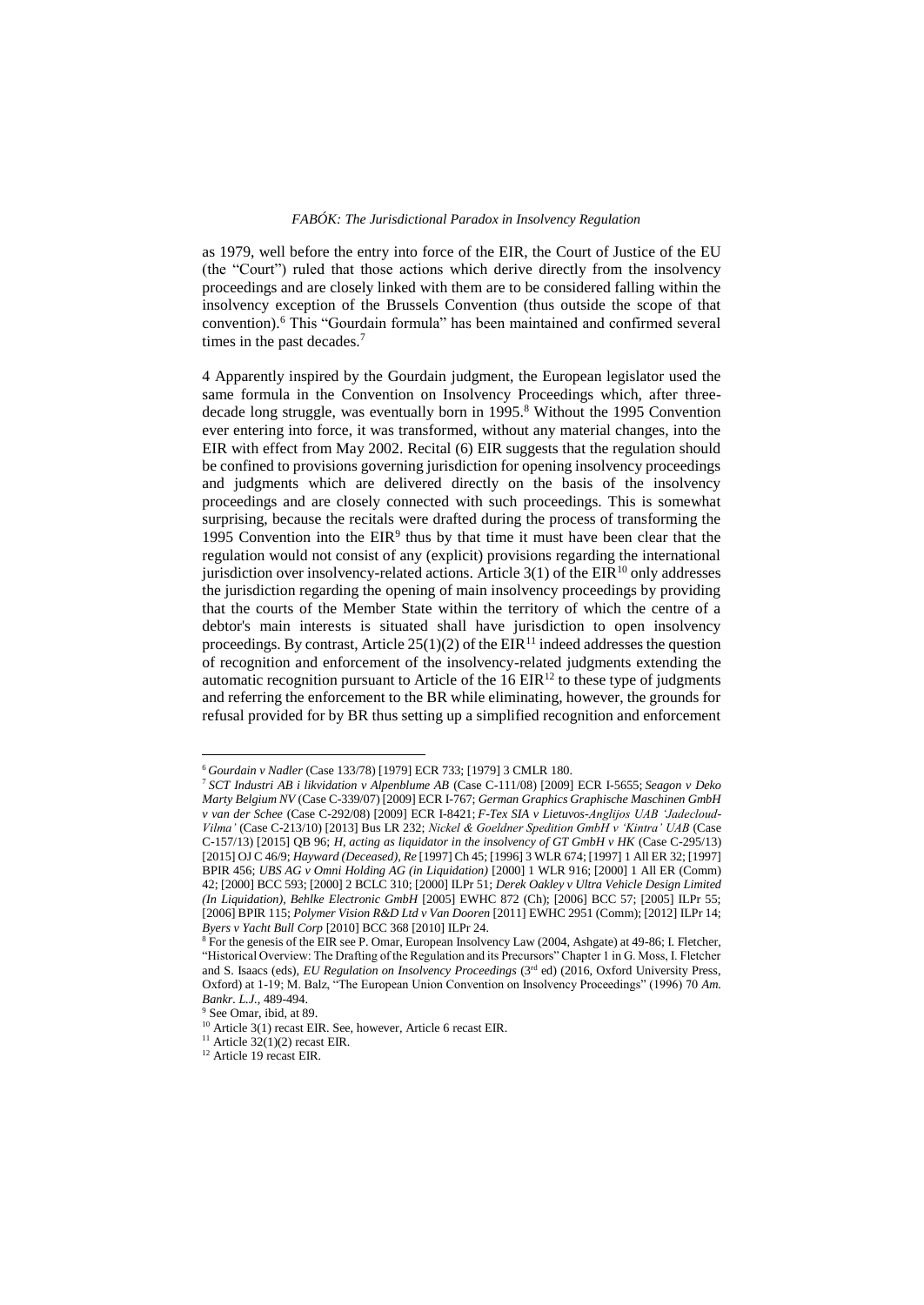system in the context of the EIR.<sup>13</sup> Beyond, it is also clear from Article 4 of the  $EIR<sup>14</sup>$ , which is a conflict of laws provision determining the domestic insolvency law (*lex concursus*) that universally applies for the insolvency proceedings, that the insolvency-related actions are typically subject to the *lex concursus*. 15

5 The general view is, supported by the Virgós-Schmit Report (the "Report")<sup>16</sup>, the academic literature<sup>17</sup> and the case law<sup>18</sup> that the both regulations – BR and EIR – are intended to be mutually exclusive. As the Report puts it, to avoid unjustifiable loopholes between the two instruments those actions excluded from the Brussels Convention (now BR) by virtue of the Gourdain formula were subject to the Insolvency Convention (now EIR) and to its rules of jurisdiction. In *Nickel & Goeldner*<sup>19</sup> the Court held:

> "[…] that regulation [BR] and Regulation No 1346/2000 [EIR] must be interpreted in such a way as to avoid any overlap between the rules of law that those texts lay down and any legal vacuum. Accordingly, actions excluded, under Article 1(2)(b) of Regulation No 44/2001, from the application of that regulation in so far as they come under 'bankruptcy, proceedings relating to the winding-

<sup>13</sup> MG Probud Gdynia sp z o.o (Case C-444/07) [2010] ECR I-417, at paragraphs 26-34.

<sup>&</sup>lt;sup>14</sup> Article 7 recast EIR.

<sup>&</sup>lt;sup>15</sup> In contrast, Bariatti is of the view that from the text of the EIR is clear that the law applicable to the act detrimental to creditors is not the *lex concursus*. See S. Bariatti, "Filling in the Gaps of EC Conflicts of Laws Instruments: The Case of Jurisdiction over Actions Related to Insolvency Proceedings" in G. Venturini and S. Bariatti (eds), *Liber Fausto Pocar* (Giuffre Editore 2009), at 36.

<sup>&</sup>lt;sup>16</sup> At paragraph 77.

<sup>&</sup>lt;sup>17</sup> M. Virgós and F. Garcimartín: The European Insolvency Regulation: Law and Practice (2004, Kluwer Law International, The Hague) at 56-57; G. McCormack, "Reconciling European Conflicts and Insolvency Law" (2014) 15 *E.B.O.R.* 309*,* at 334. By contrast, T. Linna remarks that a certain gap between the two instruments necessarily exists: "The problem arises as the EIR (or the Brussels I Regulation) does not enact that *all the excluded* [italics in original] proceedings fall within the scope of the EIR. Instead, Article 1(1) EIR provides *independent criteria* [italics in original] for insolvency proceedings. The scope of the EIR is formed in accordance with these criteria. In other words, the gap is there because the scope of the EIR is not a mirror image of the scope of the Brussels I Regulation. Recital 7 in the EIR reform proposal [now the recast EIR] refers to the list of exclusions in Article 1(2)(b) of the Brussels I Regulation and notes that these proceedings should be covered by the present EIR and that the interpretation of the EIR should as much as possible avoid regulatory loop- holes between the two instruments. Even if this recital text supports a flexible interpretation of the conditions pertaining to the scope of the EIR, the basic problem still remains." See Tuula Linna, "Actio Pauliana - »Actio Europensis«? Some Cross-Border Insolvency Issues" (2014) 10(1) *Journal of Private International Law* 69, at 74. Regarding the gap see also *German Graphics Graphische Maschinen GmbH v van der Schee*, above note 7. As to the boundaries between the two institutions see P. J. Omar, "The Insolvency Exception in the Brussels Convention and the Definition of »Analogous Proceedings«" (2011) 22(5) *I.C.C.L.R.*, 172.

<sup>18</sup> See *Polymer Vision R&D Ltd v Van Dooren,* above note 7, at paragraphs 46-47; *Derek Oakley v Ultra Vehicle Design Limited (In Liquidation)*, *Behlke Electronic GmbH,* above note 7, at paragraph 35; similarly: REPORT ON THE CONVENTION on the Association of the Kingdom of Denmark, Ireland and the United Kingdom of Great Britain and Northern Ireland to the Convention on jurisdiction and the enforcement of judgments in civil and commercial matters and to the Protocol on its interpretation by the Court of Justice (Schlosser Report) OJ 1979 C59/90.

<sup>19</sup> See *Nickel & Goeldner Spedition GmbH v 'Kintra' UAB*, above note 7, at paragraph 21.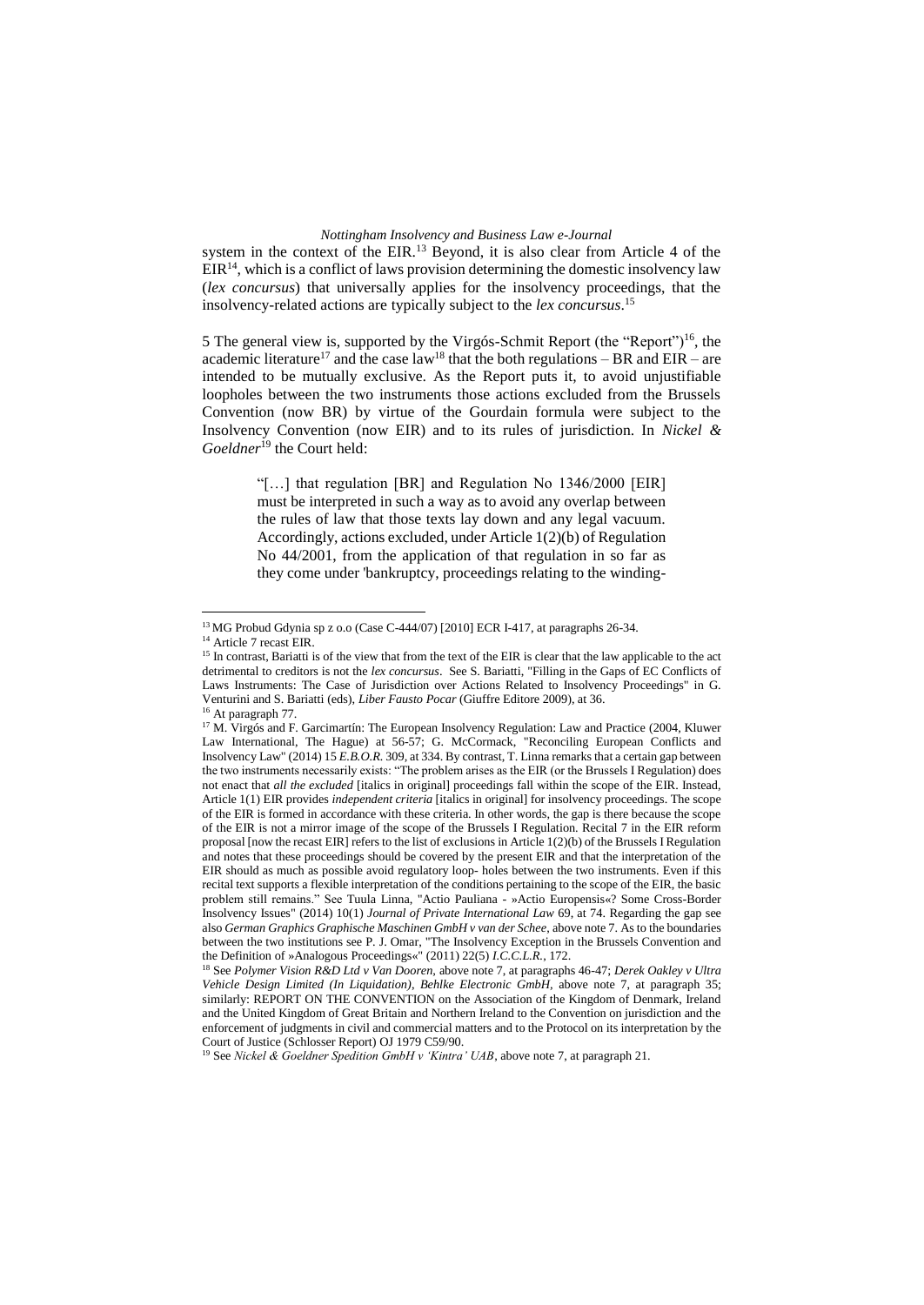up of insolvent companies or other legal persons, judicial arrangements, compositions and analogous proceedings' fall within the scope of Regulation No 1346/2000."

6 The case law regarding the insolvency-related proceedings is extensive.<sup>20</sup> In general terms, it can be said that in order to qualify an action as one deriving directly from insolvency proceedings and closely connected with them (as insolvencyrelated), the Court considers that that action is based on the insolvency law provisions of the applicable law derogating from the general rules of civil law.<sup>21</sup> These actions cannot exist outside the context of the insolvency proceedings. The main types of the insolvency-related actions are these: actions to set aside acts detrimental to the general body of creditors (avoidance actions), <sup>22</sup> actions on the personal liability of directors (including de facto directors) based upon insolvency law,<sup>23</sup> lawsuits relating to the admission or the ranking of a claim,<sup>24</sup> disputes between the liquidator and the debtor on whether an asset belongs to the bankrupt's estate and disputes related to the exercise of the powers of the liquidator, including the related liability issues.<sup>25</sup>

7 What is particularly important from the point of view of this paper is the *Seagon 26* judgment. In this decision the Court ruled that the courts of the Member State within the territory of which insolvency proceedings had been opened had jurisdiction to decide an action to set a transaction aside by virtue of insolvency that was brought against a person whose registered office was in another Member State. Although the ruling concerns the avoidance actions only, it is submitted<sup>27</sup> that the principle underlying the ruling applies to other types of insolvency-related actions, as well. By this decision the Court declared that, in the context of the EIR, the *vis attractiva* principle applies regarding insolvency-related proceedings: the courts of the state where insolvency proceedings have been opened also have international jurisdiction to hear insolvency-related cases. This view has expressly been adopted by the recast EIR.<sup>28</sup>

<sup>&</sup>lt;sup>20</sup> Among others, see above notes 6-7.

<sup>&</sup>lt;sup>21</sup> See *Gourdain*, above note 6, at paragraphs 4-6; Virgós-Schmit Report, at paragraph 196; M. Virgós and F. Garcimartín, above note 17, at 61-62. While the BR should be broad in its scope, the scope of application of the EIR should not be broadly interpreted; see *German Graphics*, above note 7, at paragraphs 23 and 25.

See e.g. *Seagon*, above note 7; *Schmid v Hertel* (Case C-328/12) [2014] 1 WLR 633.

<sup>&</sup>lt;sup>23</sup> See *Gourdain*, above note 6; H, acting as liquidator in the insolvency of G.T. GmbH v H.K., above note 7; *Simona Kornhaas v Thomas Dithmar as liquidator of the assets of Kornhaas Montage und Dienstleistung Ltd* (C-594/14) [2015] ECLI:EU:C:2015:806.

<sup>24</sup> *Fondazione Enasarco v Lehman Brothers Finance SA* [2014] EWHC 34 (Ch); [2014] 2 BCLC 662.

<sup>25</sup> See *Polymer Vision R&D Ltd v Van Dooren,* above note 7.

<sup>&</sup>lt;sup>26</sup> Above note 7. On the decision see P. Mankowski and C. Willemer, "Die internationale Zuständigkeit für Insolvenzanfechtungsklagen" (2009)10 Recht der internationalen Wirtschaft 669.

<sup>27</sup> See *F-Tex SIA v Lietuvos-Anglijos UAB 'Jadecloud-Vilma'*, above note 7, at paragraph 27.

<sup>28</sup> Article 6 recast EIR.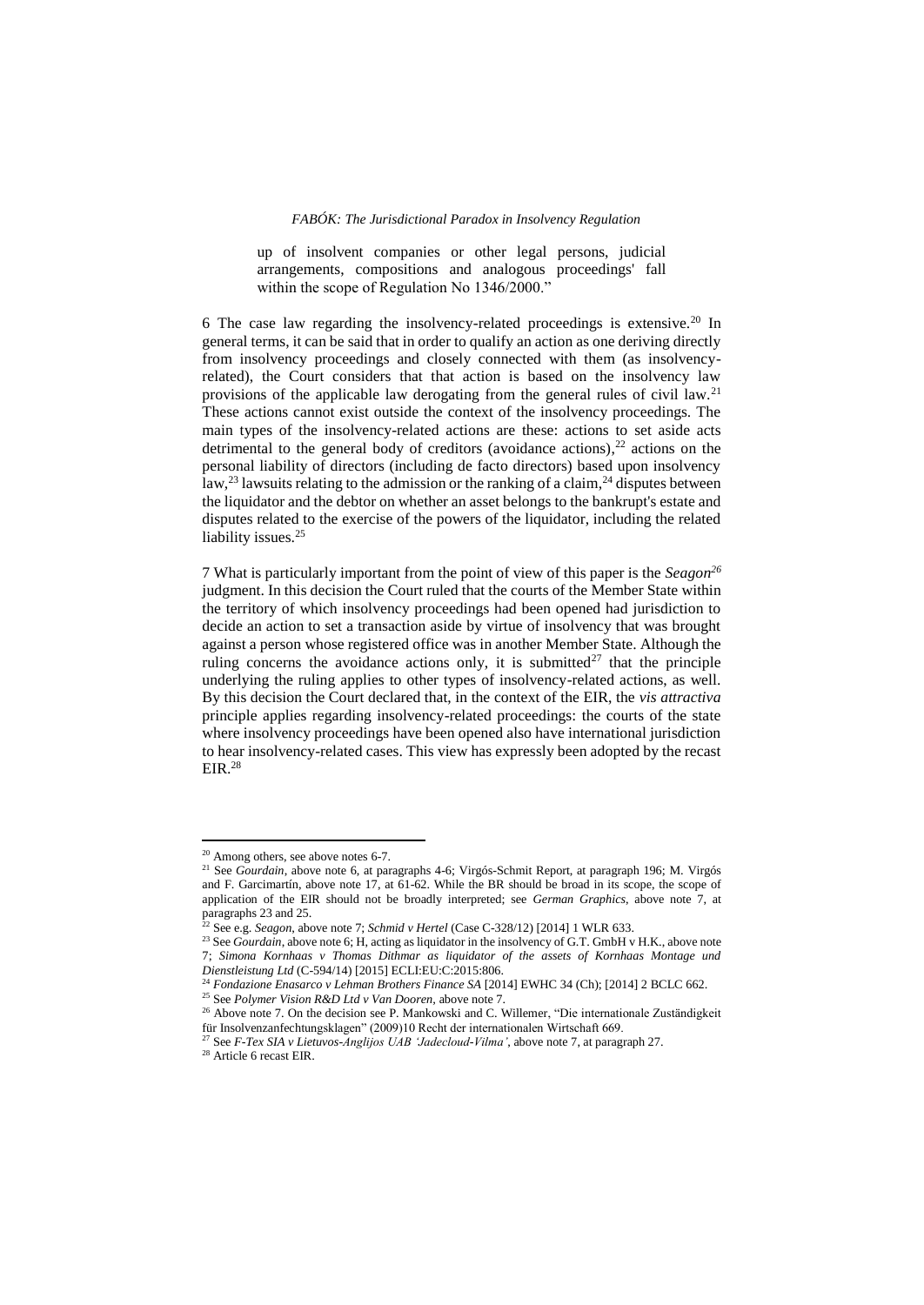8 To sum up: in the case of insolvency-related actions the jurisdiction as determined by Article 3(1) of the EIR includes the jurisdiction to hear the insolvency-related cases, too. Article 6 of the recast EIR makes this completely clear by providing that the courts of the Member State within the territory of which insolvency proceedings have been opened in accordance with Article 3 of the EIR shall have jurisdiction for any action which derives directly from the insolvency proceedings and is closely linked with them, such as avoidance actions. Beyond, given that an action, in order to be qualified as insolvency-related, must derive directly from the insolvency proceedings and be closely linked with them, there is little doubt that the same domestic substantive insolvency law will govern both the insolvency proceedings and the connected insolvency-related action. Since the forum applies its own substantive insolvency law as *lex concursus* when ruling on the insolvency-related cases there is, by definition, no room for any collision between the jurisdiction and the applicable law. For this reason, insolvency-related actions are outside the scope of this paper.

#### *Pending Lawsuits are out of Scope*

9 Article 4(2)(f) of the EIR<sup>29</sup> states that, in the context of EIR, the *lex concursus* determines the effects of the insolvency proceedings on proceedings brought by individual creditors, with the exception of lawsuits pending. This provision is to be read in conjunction with Article 15 of the  $EIR^{30}$  providing that the effects of insolvency proceedings on a pending lawsuit shall be governed solely be the law of the Member State in which that lawsuit is pending. Article 15 of the EIR is one of the exceptions to the generally applicable *lex concursus* provided by the EIR: 31 although the opening of insolvency proceedings does affect lawsuits which have been initiated prior to the opening of the insolvency proceedings in another Member State, these effects are not direct; in other words, the *lex concursus* does not directly apply in the state where the lawsuit is pending. Instead, the effect of the *lex concursus* is indirect: the law of the state where the lawsuit is pending (*lex fori processus*) will determine how the insolvency proceedings opened in another Member State affects the ongoing litigation.<sup>32</sup> Articles  $7(2)(f)$  and 18 of the recast EIR follow the same path thus the recast EIR has not brought any relevant changes.<sup>33</sup>

 $29$  Article 7(2)(f) recast EIR

<sup>30</sup> Article 18 recast EIR

<sup>31</sup> See Articles 5-15 EIR; Articles 8-18 recast EIR.

<sup>&</sup>lt;sup>32</sup> See three decisions of the Austrian Supreme Court 17 March 2005, 8 Ob 131/04d; 24 January 2006, 10 Ob 80/05w; 23 February 2006, 9 Ob 135/04z. The decisions were referred to in *Syska v Vivendi Universal SA [2009] EWCA Civ 677; [2009] 2 All ER (Comm) 891; [2009] Bus LR 1494; [2010] BCC 348; [2010] 1 BCLC 467; [2009] 2 CLC 10; [2009] BPIR 1304; [2009] 28 EG 84 (CS); (2009) 159 NLJ 1033*, at paragraph 42; and in G. Moss and T. Smith, "Commentary on Regulation 1346/2000 and Recast Regulation 2015/848 on Insolvency Proceedings", Chapter 8 in G. Moss, I. Fletcher and S. Isaacs (eds), *EU Regulation on Insolvency Proceedings* (3rd edition) (2016, Oxford University Press, Oxford), at 363. <sup>33</sup> There is one important change, though. Namely, Article 18 recast EIR expressly includes arbitration proceedings apparently adopting the English decision in *Syska v Vivendi*, ibid.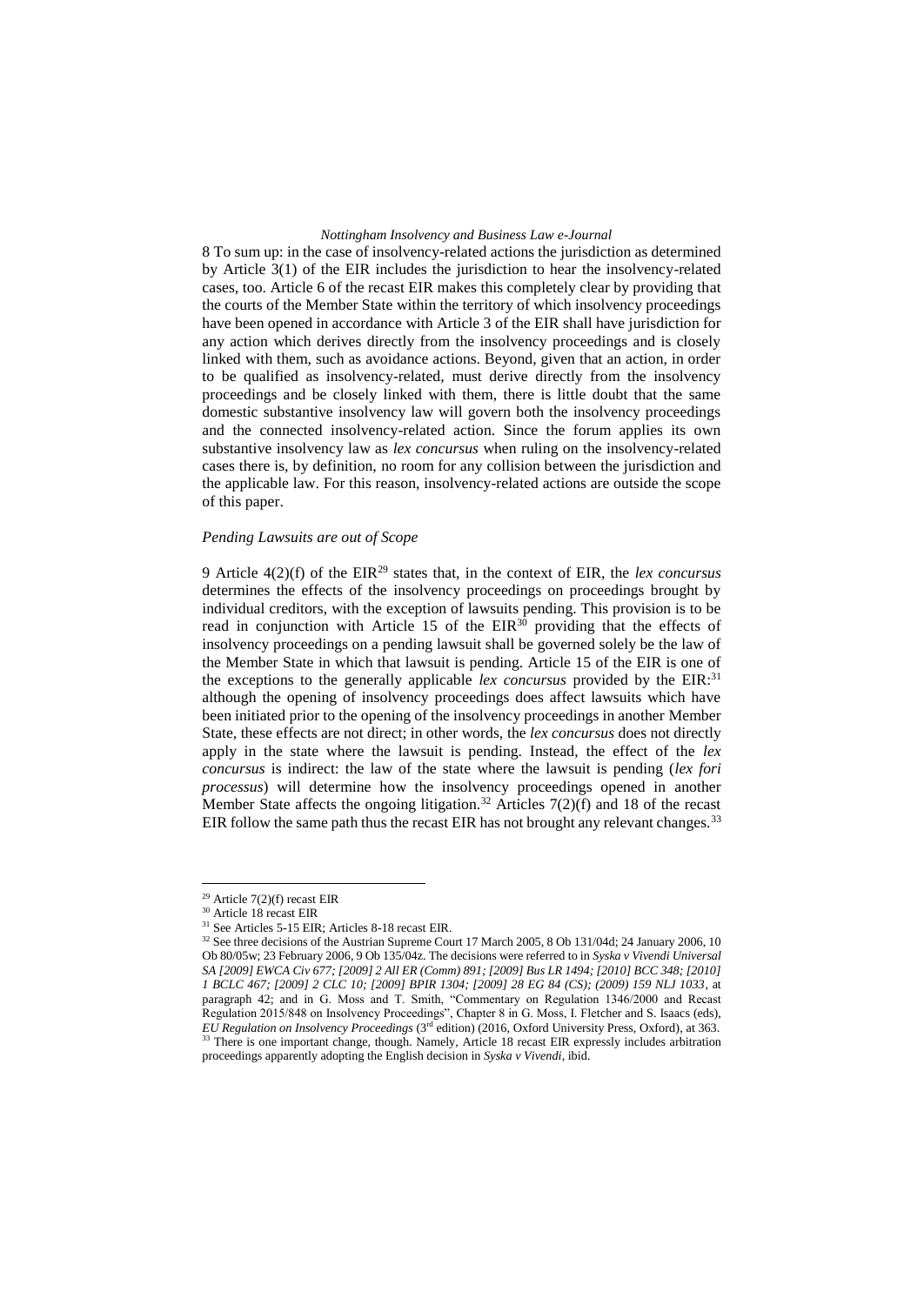10 Given that the *lex concursus* does not apply concerning the lawsuits pending, any collision is excluded between the *lex concursus* on the one hand and the provisions on the basis of which the jurisdiction of the court hearing the lawsuit pending is based on the other hand. In other words: whatever the *lex concursus* says about the moratorium regarding the lawsuits pending in other Member States is irrelevant. Namely, the consequences of the insolvency shall be drawn solely on the basis of the *lex fori processus*. For this reason, also the lawsuits pending are outside the scope of this paper.<sup>34</sup>

#### *Claims for Performance are out of Scope*

11 The main characteristic of insolvency proceedings is that they are collective in nature. The question of distribution of the proceeds or particularly the proceeds of any enforcement actions *vis-à-vis* the estate belongs to the very core of the *lex concursus.<sup>35</sup>* In the system of the EIR the enforcement pertains to the competence of the state where the enforcement is sought.<sup>36</sup> Thus, even if a foreign litigation forum ordered the debtor subject to insolvency proceedings in another Member State to perform a payment, such judgment could only be "enforced" if the state where the enforcement is sought declared such judgment enforceable (exequatur or acceptance by the insolvency practitioner).<sup>37</sup>

12 In the context of insolvency, commercial lawsuits tend to be of a declaratory nature. Their effect is limited to the determination of the existence, legal basis, validity, content or amount of a claim. Even if a judgment formally orders the insolvent defendant to perform, the judgment should be regarded as a declaratory one because the only way to enforce the judgment is, typically, to lodge the claim confirmed by the judgment with the liquidator in compliance with the *lex concursus.* The actual "execution" of the commercial judgment takes place in the framework of the insolvency proceedings: the judgment creditor will have a share from the distribution of the debtor's assets if and as far as the *lex concursus* allows.

# *Post-opening Commercial Proceedings against the Insolvent Debtor<sup>38</sup>*

<sup>&</sup>lt;sup>34</sup> However, if the applicable *lex processus* provides for a moratorium and requires the claimant to submit his claim with the insolvency forum instead of the litigation forum then the situation is similar to the one analysed in this paper.

<sup>&</sup>lt;sup>35</sup> Subject to the exceptions in Articles 5-15 EIR; Articles 8-18 recast EIR.

<sup>&</sup>lt;sup>36</sup> See Article 25 EIR; Article 32 recast EIR.

<sup>&</sup>lt;sup>37</sup> A lawsuit is of declaratory nature if *its effect* is merely limited to the determination of the existence, legal basis, validity, content or amount of a claim. Even if a judgment formally ordered the insolvent defendant to perform, the judgment should be regarded as a declaratory one because the only way to enforce the judgment would be to lodge the claim with the liquidator – in compliance with the *lex concursus*.

<sup>&</sup>lt;sup>38</sup> Actions initiated by the insolvent debtor (typically represented by the liquidator), even those which are not insolvency-related, i.e. based on the general commercial law, are outside the scope of this paper, too, because a moratorium provided by a *lex concursus* will most probably not prevent the debtor from bringing actions *vis-à-vis* third parties.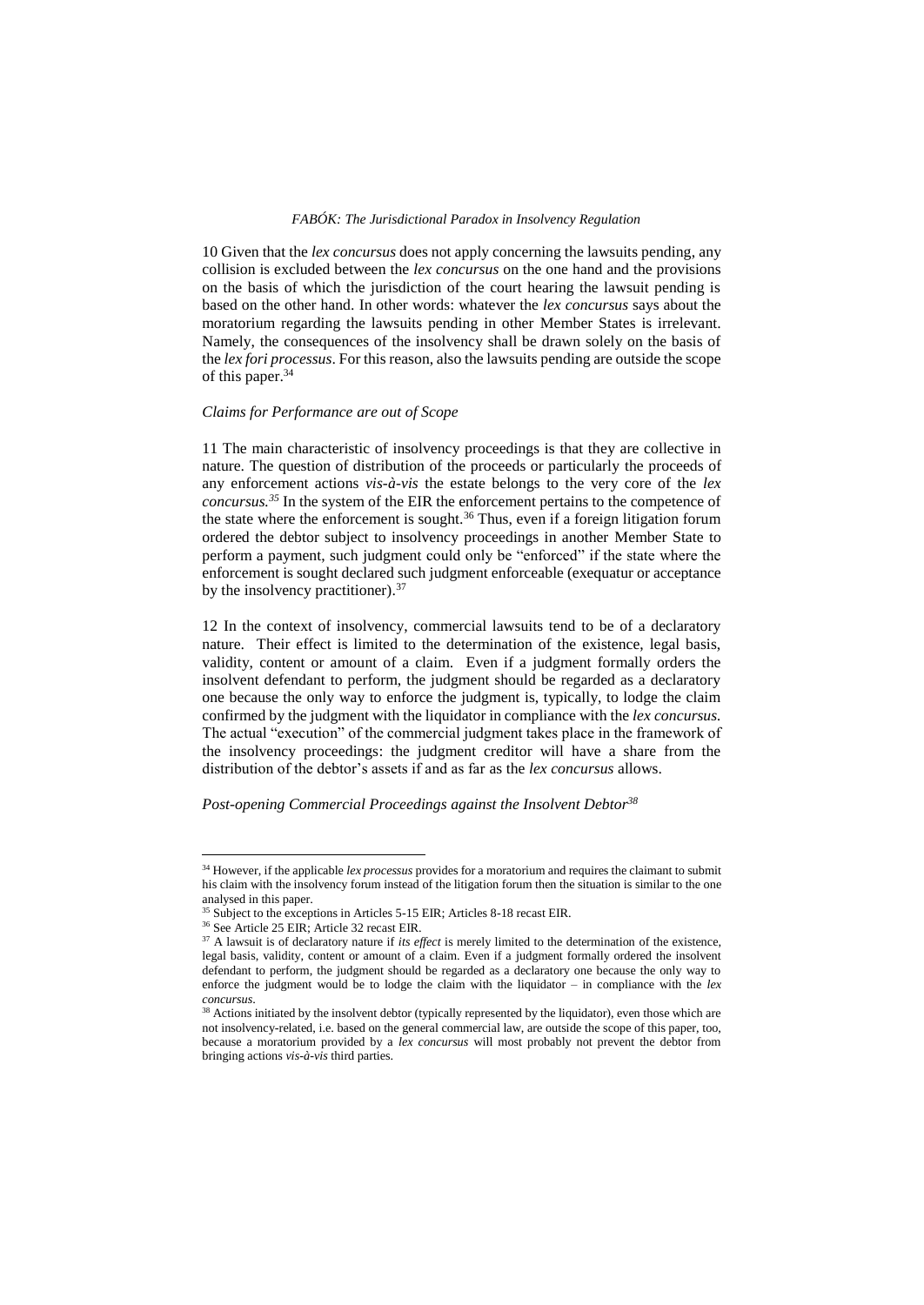13 The category of proceedings where the interplay between jurisdiction and the applicable law must be examined, is those "other"<sup>39</sup> civil and commercial proceedings which have been initiated *after the opening* of the insolvency proceedings (that is where they are not pending lawsuits) and do not fall within the category of the insolvency-related actions. These are proceedings the connection of which to the insolvency proceeding is not close enough to qualify them as insolvency-related; according to the Report, <sup>40</sup> these will include actions on the existence or the validity under general law of a claim or relating to its amount, actions to recover another's property the holder of which is the debtor, and, in general, actions that the debtor could have undertaken even without the opening of insolvency proceedings.<sup>41</sup> As a consequence, neither the jurisdiction rules of the  $EIR<sup>42</sup>$  nor the simplified recognition and enforcement regime as provided by Article  $25(1)$  of the EIR<sup>43</sup> are applicable regarding these proceedings. Instead, provided that the BR is applicable,<sup>44</sup> the latter will determine which courts have jurisdiction to hear these cases and the mechanism as to how these judgments may be recognised and enforced in other Member States.

#### **The Coexistence of the Rules on Jurisdiction and those on the Applicable Law**

14 As discussed, the BR determines the international jurisdiction regarding the postopening commercial claims against the debtor over which insolvency proceedings have been opened in another Member State. The jurisdiction pursuant to the BR may be conferred on courts of Member States where the insolvency proceedings have been opened. Article 4 of the recast BR states, as a general rule on jurisdiction in the context of the BR, that persons domiciled<sup>45</sup> in a Member State shall be sued in the courts of that Member State. In most cases, this general jurisdictional rule will point to the place of the COMI of the debtor-defendant,<sup>46</sup> that is, principally to the state where the (main) insolvency proceedings have been opened. $47$  In such a case, there is no potential for conflict between the *lex concursus* and the provisions on the jurisdiction. However, the BR acknowledges several other grounds of jurisdiction. Such alternative grounds of jurisdiction may be more likely to allocate the jurisdiction to the courts of a Member State which differs from the place where the COMI of the defendant is located. For instance, the place of the performance of the

<sup>39</sup> See the wording of Article 25(2) EIR, Article 32(2) recast EIR.

<sup>40</sup> Virgós-Schmit Report, at paragraph 196.

<sup>&</sup>lt;sup>41</sup> Decisions where the courts held that the actions do not fall within the insolvency exception of the BR are e.g. *Nickel & Goeldner Spedition GmbH v 'Kintra' UAB,* above note 7; *F-Tex SIA v Lietuvos-Anglijos UAB 'Jadecloud-Vilma'*, above note 7; *German Graphics Graphische Maschinen GmbH v van der Schee,*  above note 7; *Hayward (Deceased), Re,* above note 7; *Byers v Yacht Bull Corp,* above note 7.

<sup>42</sup> Article 3(1) EIR (implied), Article 6 recast EIR.

<sup>43</sup> Article 32(1) recast EIR.

<sup>44</sup> See the exclusions in Article 1(2) recast BR. For the interpretation of the phrase "provided that that regulation [the BR] is applicable" in Article 25(2) EIR and 32(2) recast EIR see *German Graphics Graphische Maschinen GmbH v van der Schee,* above note 7, at paragraphs 14-20.

Articles 62-63 recast BR.

 $46$  See Article 3(1) EIR, Article 3(1) recast EIR.

<sup>47</sup> See Virgós-Schmit Report, at paragraphs 75 and 206.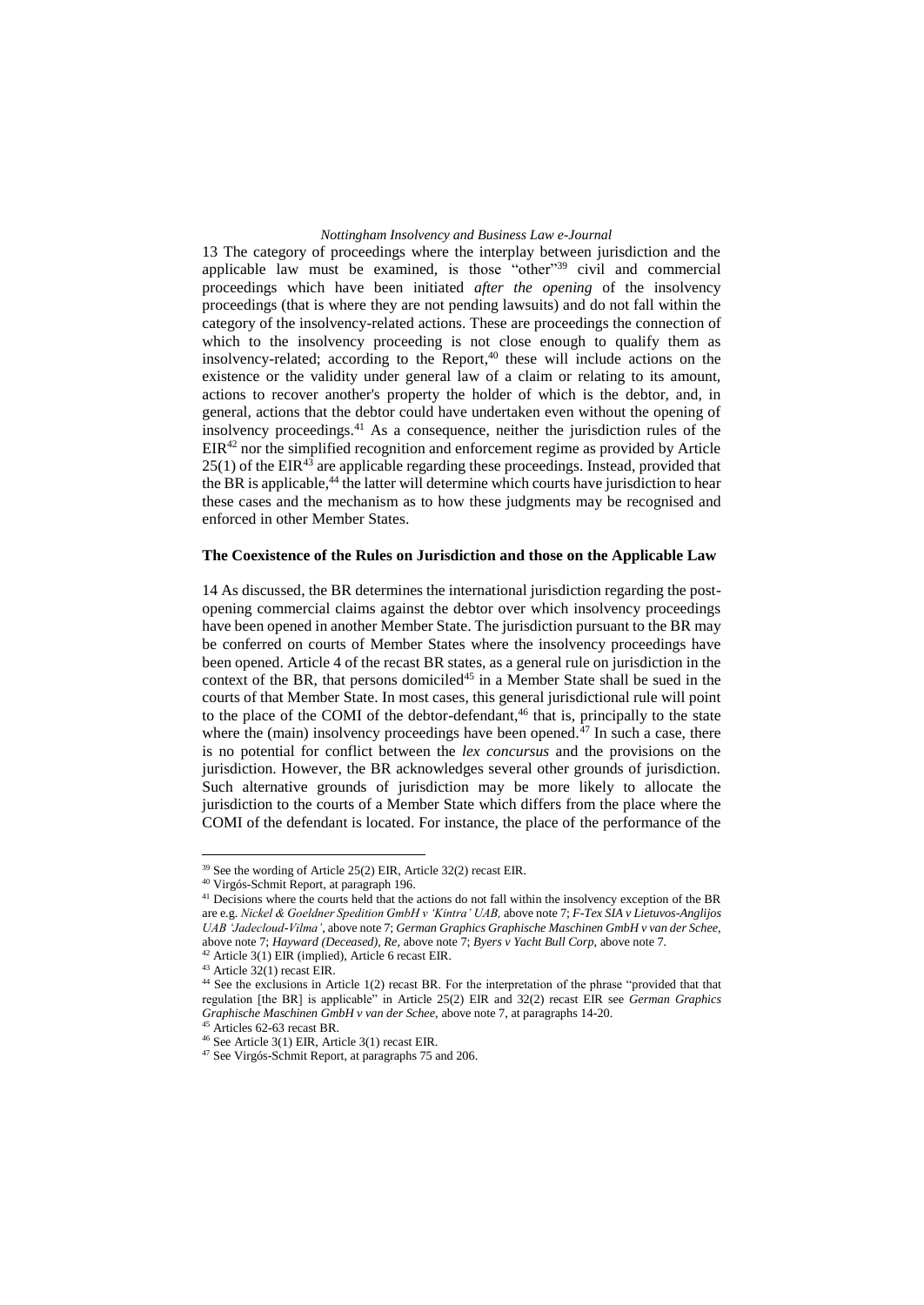obligation determines the jurisdiction in contractual matters $48$  and the place where the harmful event occurred or may occur determines the jurisdiction in matters relating to tort, delict or quasi-delict.<sup>49</sup> Most importantly, the parties themselves may also choose to submit to the jurisdiction of a certain court (prorogation of jurisdiction).<sup>50</sup>

15 As we have seen regarding the insolvency-related proceedings, the substantive law governing those proceedings is necessarily the *lex concursus*: in order to be qualified as insolvency-related, the action must be based on the applicable insolvency law. By contrast, regarding the post-opening commercial (that is, non insolvency-related) claims against the debtor, the situation is slightly different. The rights and obligations of the parties are created and defined by the ordinary rules of civil, commercial, labour and other law. <sup>51</sup> The mere fact that one of the parties goes insolvent does not change the law governing the contract; for example, a dispute arising under a contract subject to English law should not be decided pursuant to French law just because the obligor is subject to insolvency proceedings in France. Basically, the validity of the contract, the legal basis and the amount or subjectmatter of the claim remains to be judged on the basis of the law originally applied to the contract.<sup>52</sup> In the context of the EU, the two most important legal instruments are the Rome I Regulation<sup>53</sup> determining the applicable law in contractual relations and the Rome II Regulation<sup>54</sup> dealing with the law applicable to non-contractual obligations. A basic feature of both regulations is that the parties enjoy a freedom of choice as to the applicable law<sup>55</sup> (although the parties typically make use of this freedom of choice in the case of international commercial transactions falling within the scope of the Rome I Regulation).

16 The fact that the insolvency of the debtor does not change the law governing the contract does not mean that the insolvency proceeding would not affect the litigation at all. Pursuant to Article 4 of the EIR,<sup>56</sup> the law applicable to insolvency proceedings and their effects shall be that of the Member State within the territory of which such proceedings are opened. In other words, the insolvency law of the Member State where the main insolvency proceedings have been opened (the *lex concursus*) universally applies throughout the Member States of the EU. Therefore, in the event

 $48$  Article 7(1) BR.

 $49$  Article 7(2) BR.

<sup>50</sup> Article 25 BR.

<sup>51</sup> M. Virgós and F. Garcimartín, above note 17, at 69.

<sup>&</sup>lt;sup>52</sup> Unless, of course, if the parties agree to subject the contract to a law other than that which previously governed it. See Article 3(2) of the Rome I Regulation. See REGULATION (EC) NO 593/2008 OF THE EUROPEAN PARLIAMENT AND OF THE COUNCIL of 17 June 2008 on the law applicable to contractual obligations (Rome I) (OJ 2008 L 177/6).

<sup>53</sup> Ibid.

<sup>54</sup> REGULATION (EC) No 864/2007 OF THE EUROPEAN PARLIAMENT AND OF THE COUNCIL of 11 July 2007 on the law applicable to non-contractual obligations (Rome II) (OJ 2007 L 199/40).

<sup>55</sup> Article 3 of the Rome I Regulation; Article 14 of the Rome II Regulation. In both instruments, several exceptions to the freedom of choice of law apply.

<sup>56</sup> Article 7 recast EIR.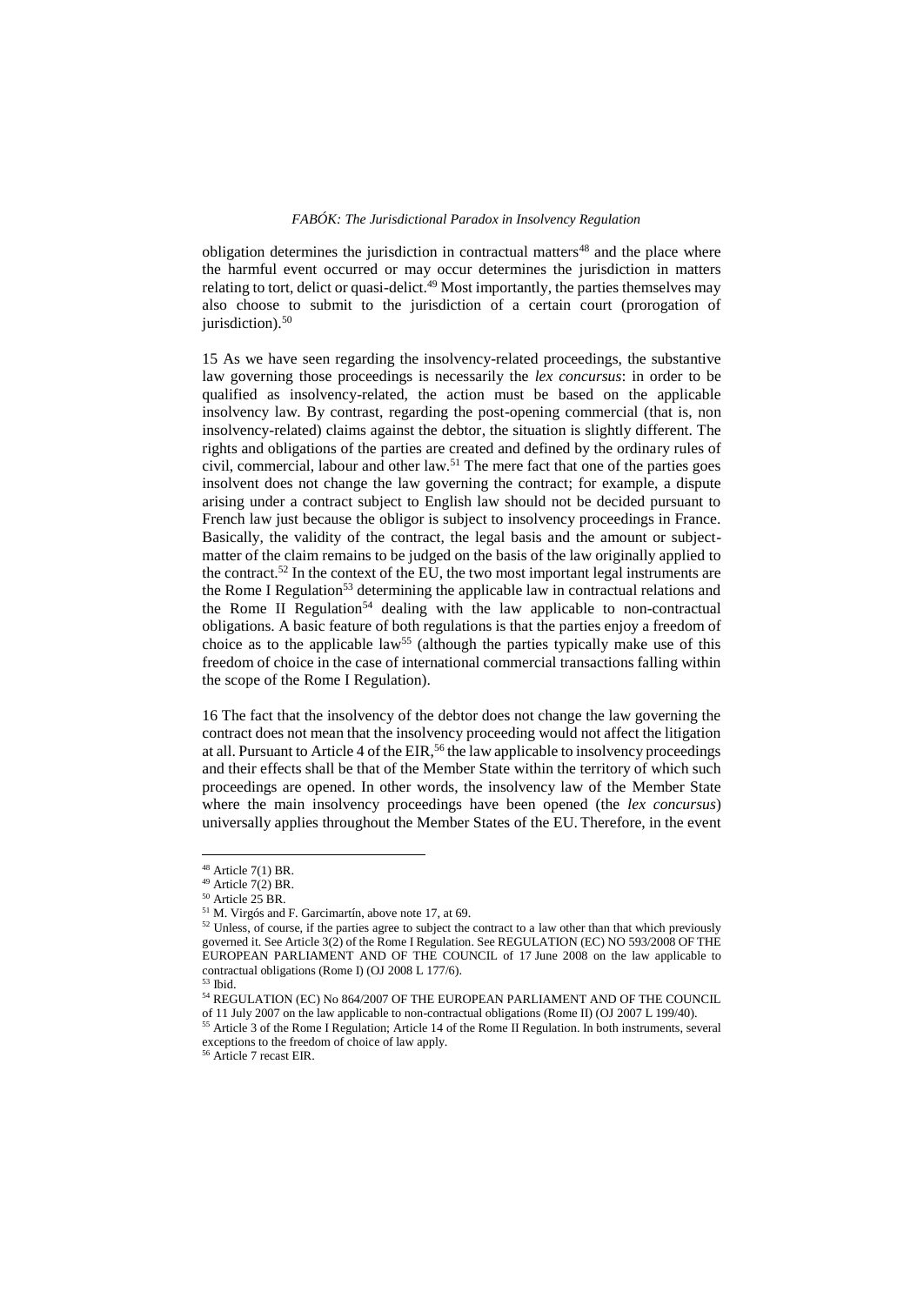of insolvency, the parties need to face with possibility that a foreign insolvency law will impact on their rights and obligations.<sup>57</sup> The universal application of the *lex concursus* may only be limited by the exceptions to Article 4 of the EIR as provided by Articles 5-15 of the EIR,<sup>58</sup> and by opening territorial proceeding(s) in other Member State(s).<sup>59</sup> The universal application of the *lex concursus* follows from both the wording of Article 4 of the EIR and Articles  $16-17(1)$  of the EIR<sup>60</sup> expressly widening the effects of the opening of the insolvency proceedings to all Member States. The application of Article 4 of the EIR, and consequently that of the *lex concursus* is independent from the jurisdiction. Not only the courts opening and conducting the insolvency proceedings need to apply the *lex concursus*. On the contrary, whichever court is competent, the law applied (the *lex concursus*) will be the same; it is aimed at all courts in the EU.<sup>61</sup>

17 Consequently, the court before which a post-opening claim against the debtor subject to foreign main insolvency proceeding has been brought needs to take into consideration both the general commercial law governing the case (the *lex causae*) and the insolvency law of the opening state (the *lex concursus*). While the general law, at least in theory, continues to apply to the questions like the validity, the legal and factual basis and the amount or subject of the claim, insolvency law determines the "insolvency effects", $62$  for example as to which assets form part of the estate, what effect the opening has on the current contracts of the debtor and how the opening influences the individual proceedings brought by creditors. The scope of the "insolvency effects" is determined by the particular *lex concursus*. However, the non-exhaustive list provided by Article  $4(2)$  of the EIR<sup>63</sup> gives a broad idea of the questions generally belonging to the realm of the *lex concursus*.

18 The example of the *German Graphics* judgment<sup>64</sup> of the Court, which has been criticised by a number of scholars,  $65$  demonstrates convincingly that the question of

 $57$  As to the "hidden bankruptcy clause" and the "risks of internationality" arguments see M. Virgós, "The 1995 European Community Convention on Insolvency Proceedings: an Insider's View" (1998) 25 *Forum Internationale* 1, at 7-8.

<sup>58</sup> Articles 8-18 recast EIR.

<sup>&</sup>lt;sup>59</sup> In the latter case, the law of the state where the territorial (Article 3(2) EIR, Article 3(2) recast EIR) proceedings have been opened will apply. However, the territorial scope of this *"lex concursus territorialis"* is limited to the Member State where the territorial proceedings have been opened; see Article 3(2) EIR, Article 3(2) recast EIR.

 $60$  Articles 19-20(1) recast EIR.

<sup>61</sup> M. Virgós and F. Garcimartín, above note 17, at 59. See *Probud*, above note 13.

<sup>62</sup> See M. Virgós and F. Garcimartín ibid, at 73. "[T]he *lex fori concursus* displaces, in so far as insolvency policy requires, the law governing the affected act or right itself."

<sup>63</sup> Article 7(2) recast EIR.

<sup>64</sup> *German Graphics Graphische Maschinen GmbH v van der Schee*, above note 7.

<sup>&</sup>lt;sup>65</sup> See G. McCormack, above note 17, at 329-330; Z. Crespi Reghizzi, "Reservation of title in insolvency proceedings: Some remarks in light of the German Graphics judgment of the ECJ" in A. Bonomi and R. Gian Paolo (eds), *Yearbook of Private International Law 2010 Vol. XII.* (2011, De Gruyter). Furthermore, regarding the *German Graphics* case see M. Brinkmann, "Der Aussonderungsstreit im internationalen Insolvenzrecht – Zur Abgrenzung zwischen EuGVVO und EuInsVO" (2010) 30(4) Praxis des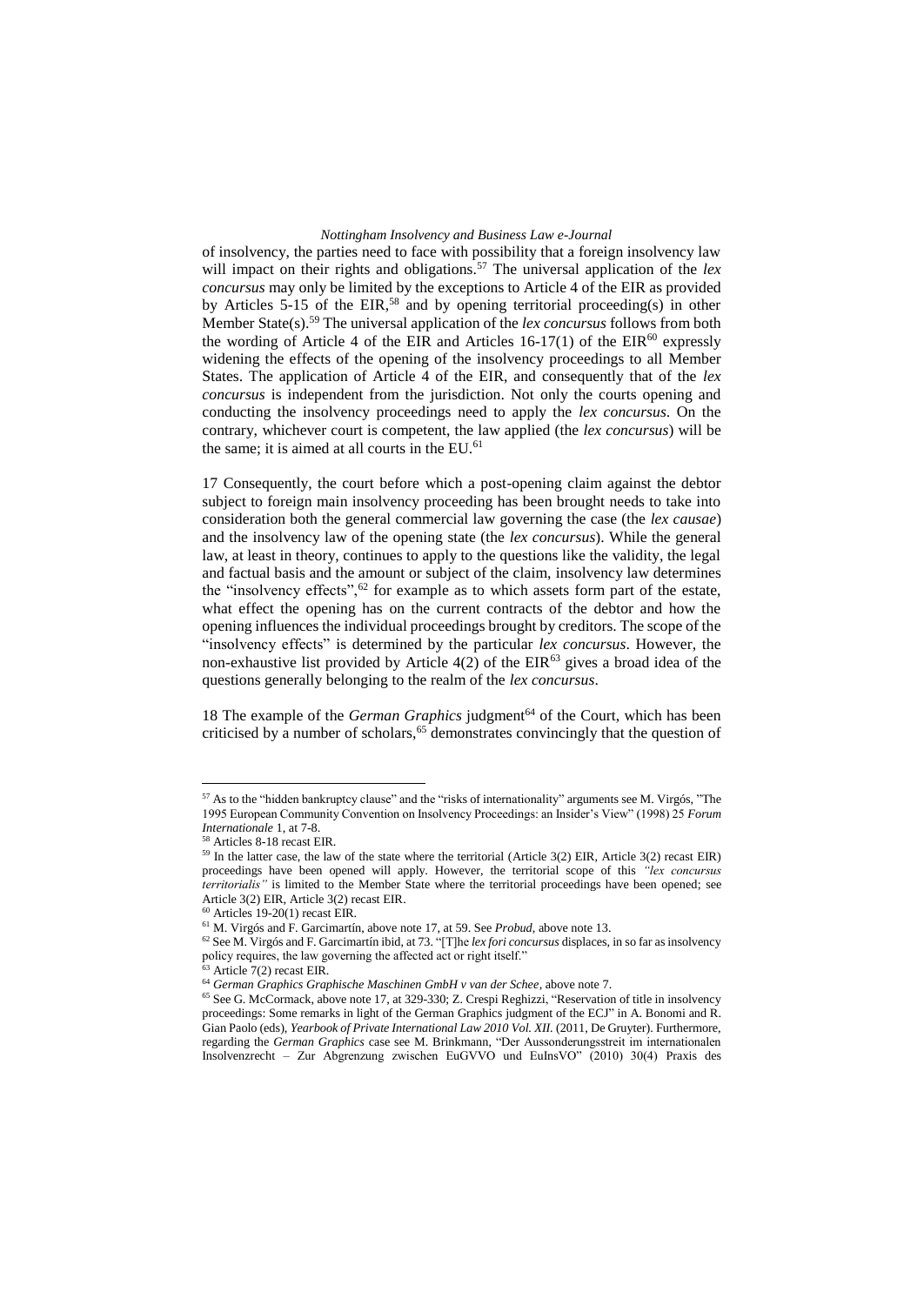the jurisdiction and that of the *lex concursus* should be treated separately. The facts in a nutshell: German Graphics Graphische Maschinen GmbH, a German company, sold machines to a Dutch company called Holland Binding BV, under a contract which included a reservation of title clause. The Dutch company went into involuntary liquidation in the Netherlands. Subsequently, the German court granted the application made by German Graphics for the adoption of protective measures with regard to a certain number of machines situated at the premises of Holland Binding in the Netherlands. That application was based on the reservation of title clause. The question arose in the proceedings before the Dutch courts whether or not the German order should be recognised and enforced in the Netherlands. After diverging rulings passed by the lower courts, the Dutch Supreme Court requested a preliminary ruling from the Court. The question, slightly reshaped by the Court, asked whether as a result of the opening of insolvency proceedings against a purchaser, where the asset covered by the reservation of title is situated in the Member State of the opening of those proceedings, an action brought by the seller against that purchaser based on the reservation of title clause is excluded from the scope of application of the BR.

19 First, the Court, applying the Gourdain test, examined whether or not the German action should be qualified as insolvency related.<sup>66</sup> The Court concluded that the link between the German action and the Dutch insolvency proceedings was neither sufficiently direct nor sufficiently close to exclude the application of BR. German Graphics requested the recovery of assets owned by it and the only question before the court related to the ownership of certain machines situated on the premises of Holland Binding in the Netherlands. The answer to that question of law was independent of the opening of insolvency proceedings. The action concerning the reservation of title clause constituted an independent claim, as it was not based on the law of the insolvency proceedings and required neither the opening of such proceedings nor the involvement of a liquidator. Consequently, the Court held that a claim such as that brought by German Graphics before the German court does not fall outside the scope of application of BR.

20 Second, the Court stated that Article 7(1) of the  $EIR^{67}$  did not influence the classification of actions having a link with insolvency proceedings. Article 7(1) of the EIR merely states that the opening of insolvency proceedings against the purchaser of an asset shall not affect the seller's rights based on a reservation of title where at the time of the opening of proceedings the asset is situated within the territory of a Member State other than the State of opening of proceedings. In other words, that provision only constitutes a substantive rule intended to protect the seller with respect to assets which are situated outside the Member State opening insolvency proceedings. In the *German Graphics* case, Article 7(1) of the EIR was

Internationalen Privat- und Verfahrensrechts 324; Bob Wessels, "On the Edges of the Insolvency Regulation" (2010) 23(2) *Insolvency Intelligence* 22.

<sup>66</sup> *German Graphics Graphische Maschinen GmbH v van der Schee*, above note 7, at paragraphs 21-34.

 $67$  Article 10(1) recast EIR.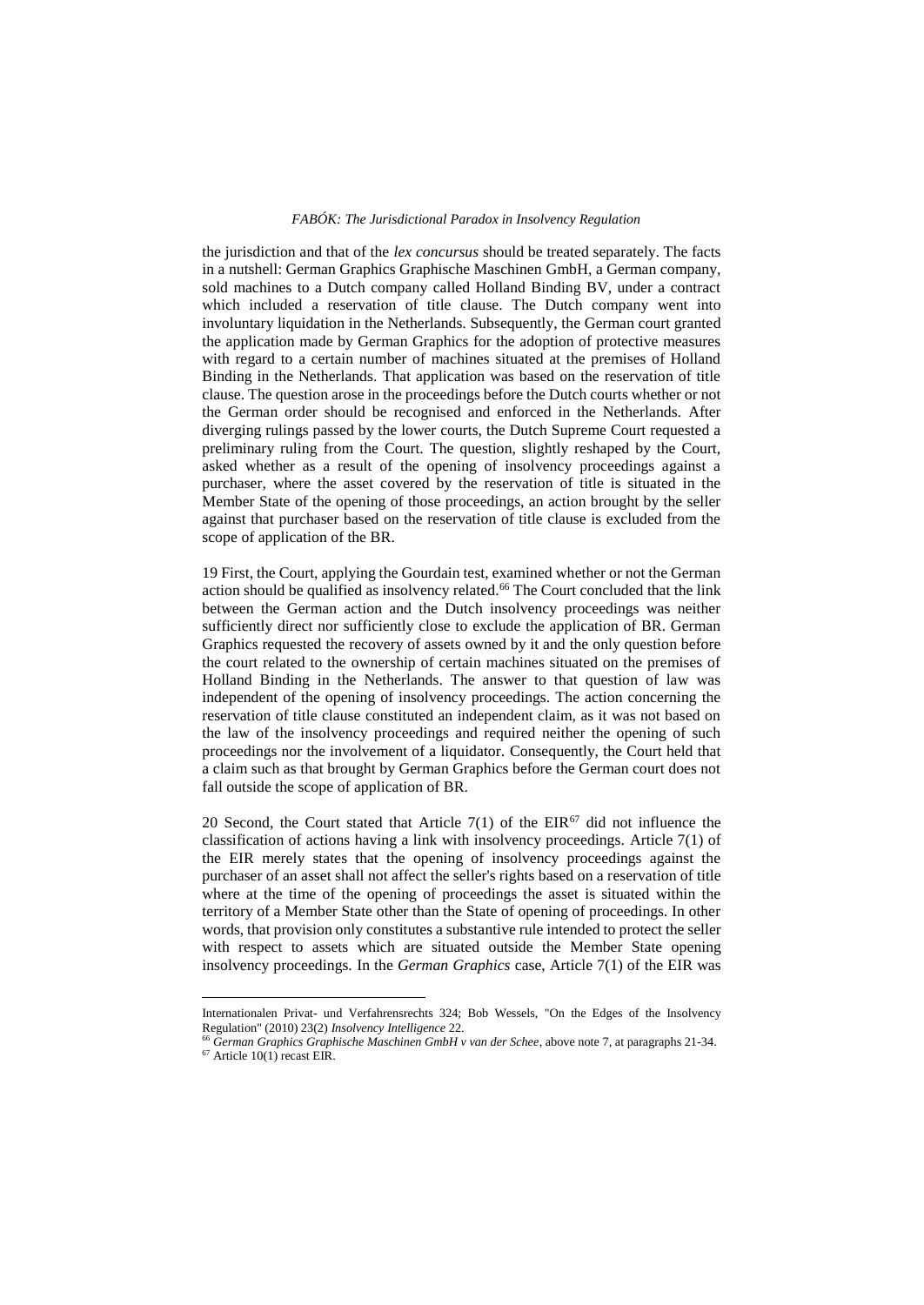inapplicable anyway, since German Graphics' assets were situated, at the time of the opening of insolvency proceedings, in the Netherlands, that is to say, in the Member State of the opening of those proceedings.<sup>68</sup>

21 Third, the Court ruled out any connection between Article  $4(2)(b)$  of the EIR<sup>69</sup> and the question of jurisdiction. Article 4(2)(b) of the EIR provides that the *lex concursus* shall determine the assets which form part of the estate. The question to be answered was whether Dutch law, which determines the status of the asset sold to the debtor under retention of title, should somehow influence the jurisdiction of the German court to hear the claim brought by the seller of the asset. In other words, can the German court be deprived of the jurisdiction rooted in the BR because the subject of the litigation is potentially part of the estate in the Netherlands? The Court held (as regards the possible effect of Article 4(2)(b) of the EIR on the classification of the lawsuit) that that provision only constituted a rule intended to prevent conflicts of law by providing that the *lex concursus* was to apply in order to determine first, the assets which form part of the estate and second, the treatment of assets acquired by or devolving on the debtor after the opening of the insolvency proceedings. That provision had no effect on the scope of the application of the BR.<sup>70</sup>

22 To sum up, the Court stated, on the basis of the Gourdain formula, that an action based on a reservation of title clause *vis-à-vis* a debtor over which insolvency proceedings have been opened in another Member State should not be qualified as insolvency-related. Consequently, the limited *vis attractiva* rule as established in *Seagon*<sup>71</sup> does not come into play: instead, the BR continues to determine the international jurisdiction. However, the application of the BR merely means that the German court had international jurisdiction to entertain the case – and nothing more. The Court did not say in *German Graphics* that the *lex concursus* (here the laws of the Netherlands) would not be applicable for the insolvency aspects of the case. This was simply outside the scope of the judgment. Actually, there is little doubt that, following Article  $4(2)(b)$  of the EIR<sup>72</sup>, the German court was (or should have been) obliged to apply the *lex concursus* when deciding whether or not the German claimant was entitled to reclaim the asset sold under retention of title to the purchaser in the Netherlands.

23 Two conclusions of the German Graphics judgments should be highlighted. First, the jurisdictional rules of the EIR have not been widened. The limited *vis attractiva* principle underlying the EIR, as suggested by the Report<sup>73</sup> and confirmed by *Seagon* 

<sup>68</sup> *German Graphics Graphische Maschinen GmbH v van der Schee*, above note 7, at paragraphs 35-36.  $69$  Article 7(2)(b) recast EIR.

<sup>70</sup> *German Graphics Graphische Maschinen GmbH v van der Schee*, above note 7, at paragraph 37.

<sup>71</sup> Seagon, above note 7.

 $72$  Article  $7(2)(b)$  recast EIR.

<sup>&</sup>lt;sup>73</sup> Actually, the Report is controversial at this point. On the one hand, it stated that the 1995 Insolvency Convention adopted neither the precept not the philosophy of Article 15 of the 1982 Community Draft Convention inspired by the *vis attractiva* theory. That provision conferred on the courts of the state of the opening of insolvency proceedings jurisdiction over a list of actions resulting from the insolvency. On the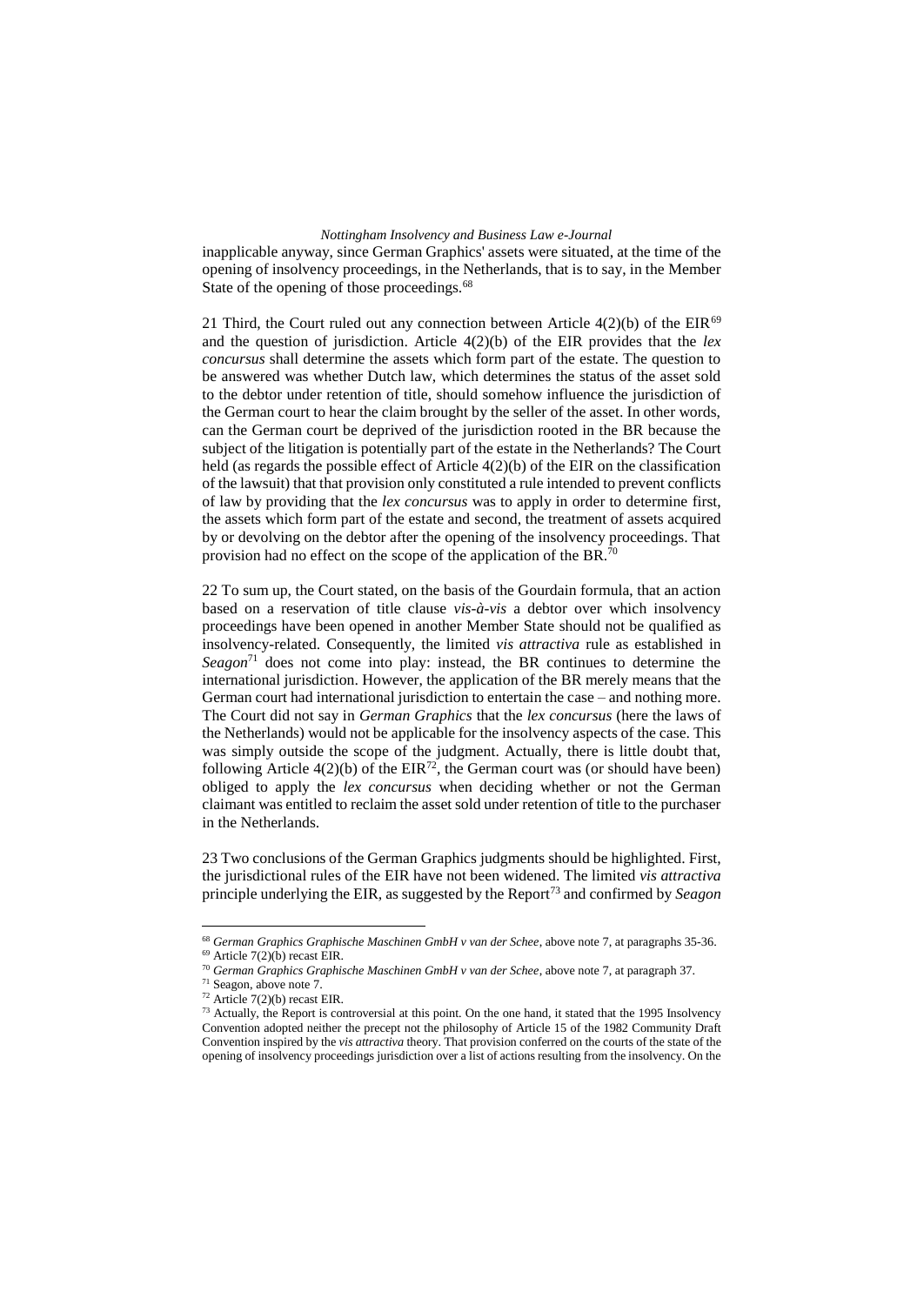remains unchanged: no commercial (i.e. non-insolvency) proceedings other than the insolvency-related proceedings as defined by the Gourdain formula will fall within the scope of the EIR. Second, the judgment confirmed that Article 4(2)(b) of the  $EIR<sup>74</sup>$  is only a conflicts of laws provision having no effect on the determination of the jurisdiction in the context of the BR.<sup>75</sup>

## **The Interpretation of Article 4(2)(f) of the EIR<sup>76</sup>**

24 Nevertheless, the relation between the jurisdiction and the law applicable under Article 4 of the EIR<sup>77</sup> is far from resolved. As McCormack notes, <sup>78</sup> *German Graphics* makes no reference to Article 4(2)(f) of the EIR. Indeed, that provision may not be disregarded when considering the effects of the *lex concursus* on the jurisdiction of courts entertaining commercial (that is, non-insolvency based) claims against the debtor. Article 4(2)(f) of the EIR provides that the *lex concursus* shall determine, among others, the effects of the insolvency proceedings on proceedings brought by individual creditors, with the exception of pending lawsuits. The last phrase apparently refers to Article 15 of the EIR<sup>79</sup> providing an exception to the universally applicable *lex concursus* stating that the effects of insolvency on a pending lawsuit shall be governed solely be the law of the Member State where the lawsuit is pending.

25 As discussed, the question of international jurisdiction is a separate one from the question of applicable law.<sup>80</sup> The *lex concursus* has no repercussion on the rules on jurisdiction. This has been held by the Court in *Seagon* regarding the insolvency related actions and in *German Graphics* regarding the non-insolvency related disputes. However, the problem is not that simple. All of the national laws of the Member States are believed to provide for an interruption or suspension of proceedings or at least executions or seizures of property by means of a stay of steps by individual creditors against the debtor or his assets upon insolvency.<sup>81</sup> If the

other hand, the Report asserted that those actions excluded from the Brussels Convention (the insolvency exception) were subject to the 1995 Insolvency Convention. In effect, the scope of the category of the insolvency-related actions as determined by the case law applying the Gourdain formula is quite similar to the list provided by Article 15 of the 1982 Community Draft Convention. See Virgós-Schmit Report, at paragraph 77.

Article 7(2)(b) recast EIR.

<sup>&</sup>lt;sup>75</sup> The idea that Article 4 does not concern the question of international jurisdiction found support also before German Graphics: See M. Virgós and F. Garcimartín, above note 17, at 57 and 59.; C. Willemer, above note 2, at 73.

 $7(2)(f)$  recast EIR.

 $77$  Article 7 recast EIR.

<sup>78</sup> G. McCormack, above note 17, at 329.

<sup>79</sup> Article 18 recast EIR.

<sup>80</sup> Contra see S. Bariatti, above note 15, at 32-34; Z. Crespi Reghizzi, above note 65, at 595-598; A. Leandro, "*Effet Utile* of the Regulation No. 1346 and *Vis Attractiva Concursus*. Some Remarks on the *Deko Marty Judgment*" in Andrea Bonomi and Paul Volken (eds), *Yearbook of Private International Law: Volume XI (2009)* (Sellier 2010), at 476-480.

<sup>81</sup> G. Moss and T. Smith, above note 32, at 341-342, 360.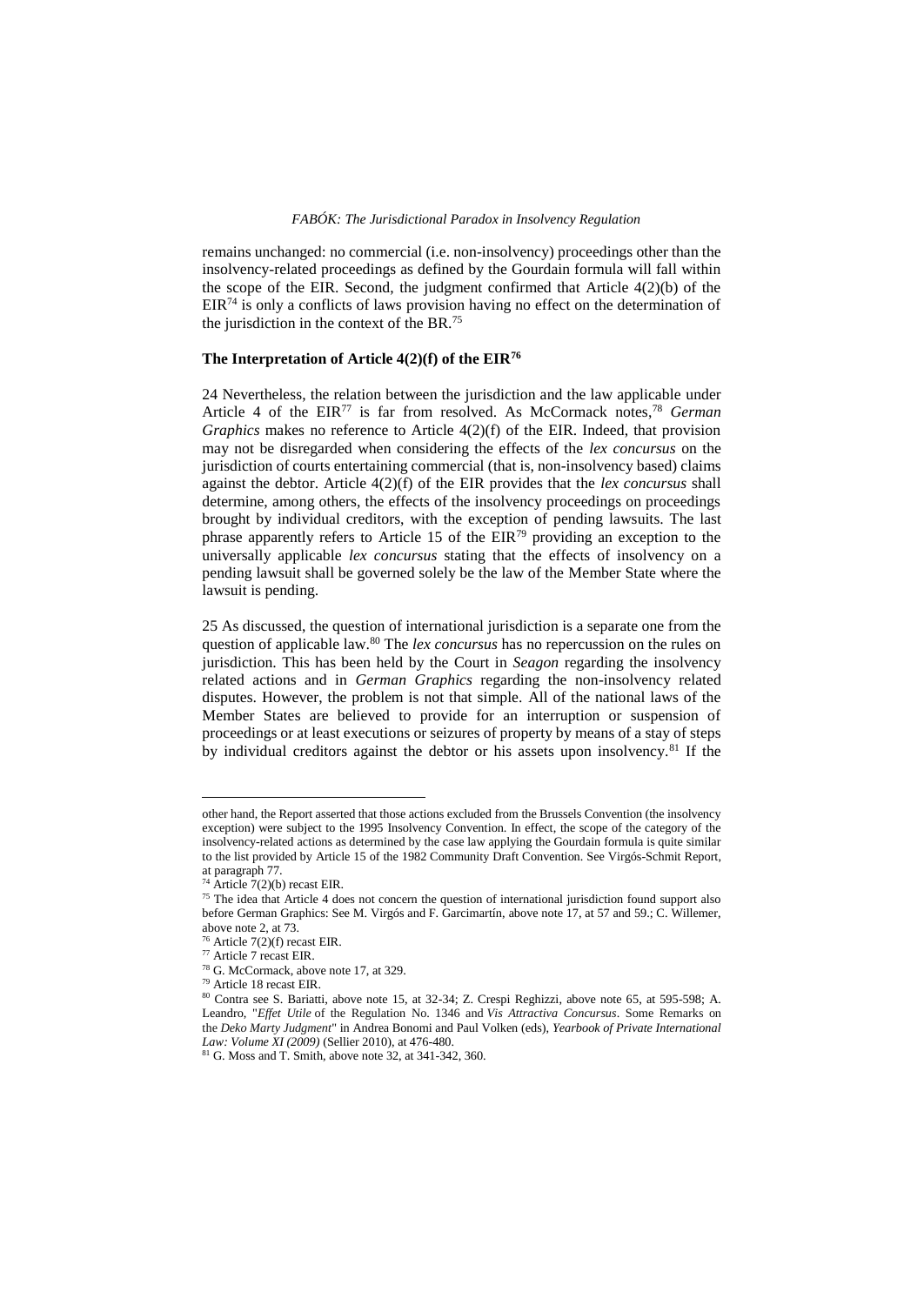moratorium provided by the *lex concursus* is final,<sup>82</sup> that is, if the *lex concursus* deprives the court having jurisdiction to entertain the commercial claim from actually hearing the case so that the only choice for the creditor to assert his commercial claim is to bring the claim before the insolvency court (or other courts of the state opening the insolvency proceedings), this in effect amounts to a *(de facto) vis attractiva* rule. Further, the scope of this *de facto vis attractiva* rule would be rather broad because it would consist of not only the insolvency-related actions as determined by the Gourdain formula but, what is more important in this context, also the post-opening commercial lawsuits against the insolvent debtor. Thus, the question is whether the moratorium on new lawsuits against the insolvent debtor as provided by the domestic insolvency law of several Member States enjoys a universal (EU-wide) application through Article  $4(2)(f)$  of the EIR.<sup>83</sup>

26 It is remarkable that the Report, explaining Article  $4(2)(f)$  of the EIR,<sup>84</sup> seems to restrict the scope of Article  $4(2)(f)$  suggesting that that provision determines

> "the effects of the insolvency proceedings **on executions** [emphasis added] brought by individual creditors, their suspension or prohibition after the opening of collective insolvency proceedings".<sup>85</sup>

Thus, the Report appears to say that the rather general expression of "proceedings brought by individual creditors" covers individual enforcement actions only.<sup>86</sup> The explanation of Article 15 of the  $EIR^{87}$  does not clear the fog, either. The Report states that

> "[t]he Convention distinguishes between the effects of insolvency on individual enforcement proceedings and those on lawsuits pending.

> The effects **on individual enforcement actions** [emphasis added] are governed by the law of the State of the opening (see Article 4(2)(f)) so that the collective insolvency proceedings may **stay or prevent any individual enforcement action** [emphasis added] brought by creditors against the debtor's assets.

<sup>&</sup>lt;sup>82</sup> By contrast, as Westbrook puts it, a temporary stay is a matter of case management. See J. L. Westbrook, "International Arbitration and Multinational Insolvency" (2010-2011) 29 *Penn St. Int'l L. Rev.* 635, at 645.

<sup>83</sup> Article 7(2)(f) recast EIR.

<sup>84</sup> Ibid.

<sup>&</sup>lt;sup>85</sup> Virgós-Schmit Report, at paragraph 91. This has straightforwardly been confirmed by the Court in *Probud*, above note 13.

<sup>&</sup>lt;sup>86</sup> Paragraph 190 of the Report does not leave any doubt that the authors use both the expressions  $\frac{1}{87}$  execution" and enforcement in the same sense.

Article 18 recast EIR.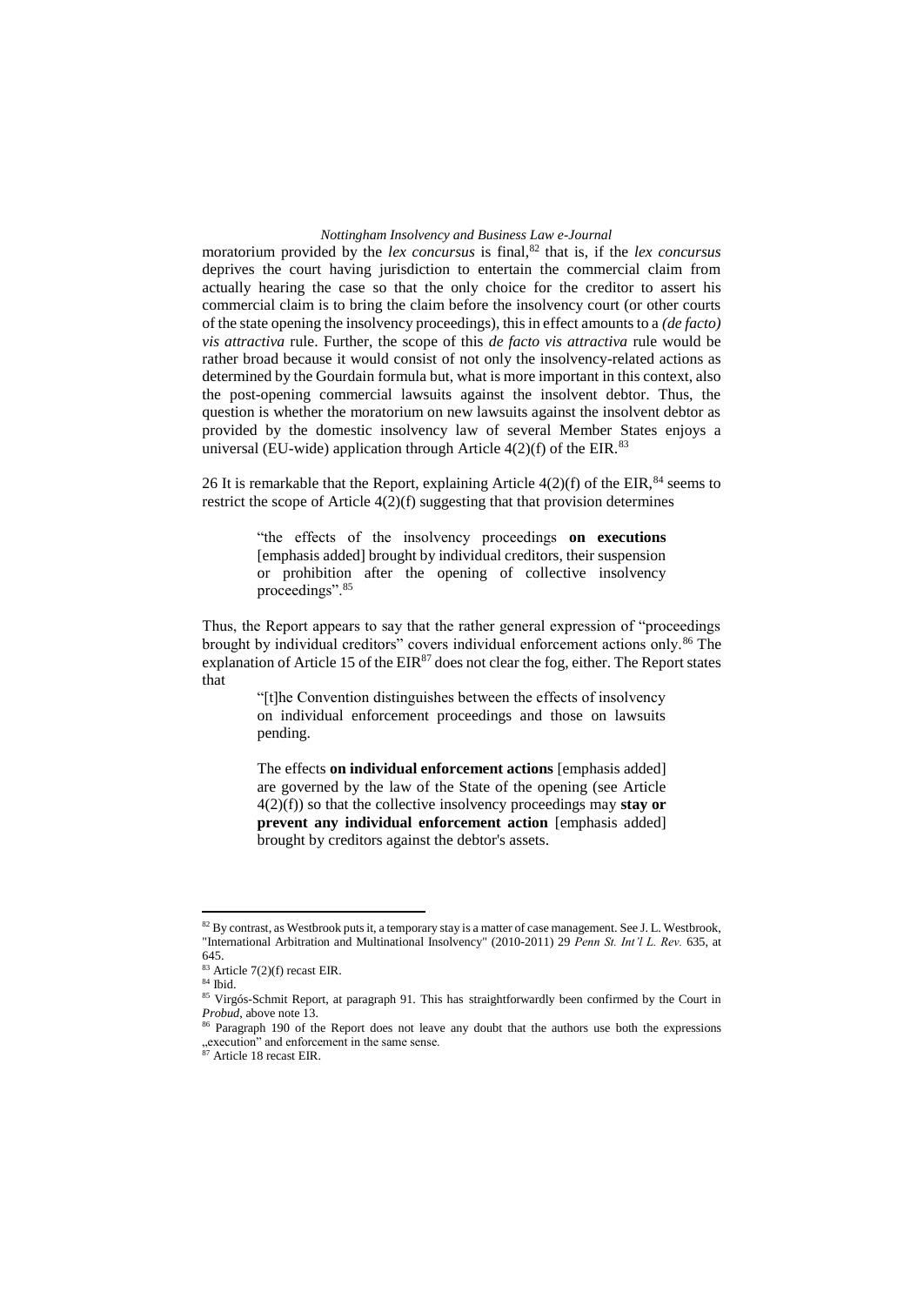Effects of the insolvency proceedings on other legal proceedings concerning the assets or rights of the estate are governed (ex Article 15) by the law of the Contracting State where these proceedings are under way." <sup>88</sup>

27. Thus, on the one hand, the Report asserts that Article  $4(2)(f)$  of the EIR<sup>89</sup> deals with individual enforcement actions; the *lex concursus* determines whether or not individual enforcement actions against the debtor may be brought. On the other hand, the Report makes it clear that the "other legal proceedings underway" (pending lawsuits) are governed by the *lex fori* processes so that the implications of the insolvency proceedings are to be determined by that law.<sup>90</sup> However, the Report conspicuously avoids answering the question how, if at all, the *lex concursus* affects the post-insolvency declaratory (non-enforcement) actions against the debtor, given that where the commercial court simply passes a ruling on the validity, legal basis or the amount of the claim this will be a declaratory judgment and will not fall within the scope of an "enforcement action". Whether or not the moratorium provided by the *lex concursus* inhibits the commencement of such declaratory actions against the insolvency debtor is left unanswered by the Report.<sup>91</sup>

28. The textbook written by Virgós and Garcimartín<sup>92</sup>, which is often cited by courts and in the opinions of advocate generals,<sup>93</sup> elaborates on this question. First, regarding the *vis attractiva* principle, the authors ask the question:

> "Take the example of a claim, the existence or amount of which is disputed between the parties: a creditor files his claim in insolvency proceedings opened in State 1, where the claim is contested by the liquidator on the basis of general contract law [...]; the contract contained a clause submitting any dispute to the exclusive jurisdiction of the courts of State 2. Does the opening of insolvency proceedings in State 1 prevent the creditor from having

<sup>88</sup> Virgós-Schmit Report, at paragraph 142.

 $89$  Article 7(2)(f) recast EIR.

<sup>90</sup> See *Syska v Vivendi*, above note 32; *Mocover Beheer BV and anonymous natural person [claimant 2] v Clemar NV, and others*: Rechtbank Rotterdam 1 May 2013, ECLI:NL:RBROT:2013:CA3395; OLG Celle v 27112012 - 2 U 147/12.

<sup>&</sup>lt;sup>91</sup> Balz concisely states that the stay is governed by the *lex concursus*. See M. Balz, above note 8, at 507-8.

<sup>&</sup>lt;sup>92</sup> M. Virgós and F. Garcimartín, above note 17.

<sup>&</sup>lt;sup>93</sup> See *Syska v Vivendi*, above note 32, at paragraph 22; See the judgment of the court of first instance in *Syska v Vivendi*: *Syska v Vivendi Universal SA* [2009] EWCA Civ 677; [2009] 2 All E.R. (Comm) 891; [2009] Bus. L.R. 1494; [2010] B.C.C. 348; [2010] 1 B.C.L.C. 467; [2009] 2 C.L.C. 10; [2009] B.P.I.R. 1304; [2009] 28 E.G. 84 (C.S.); (2009) 159 N.L.J. 1033, at 30-35, 51, 58, 61, 83, 90; *Seagon v Deko Marty Belgium NV* (Case C-339/07) [2009] ECR I-767, Opinion of GA Colomer, at notes 37, 38, 39 55; *Lutz v Bauerle* (Case C-557/13) [2015] ECLI:EU:C:2014:2404, Opinion of GA SZPUNAR, at note 16 and several others; *Re Eurofood IFSC Ltd* (Case C-341/04) [2005] BCC 1021, Opinion of GA Jacobs, at note 4 and others; *Rodenstock GmbH, Re* [2011] EWHC 1104 (Ch); [2011] Bus LR 1245; [2012] BCC 459; [2011] ILPr 34, at paragraph 48 etc.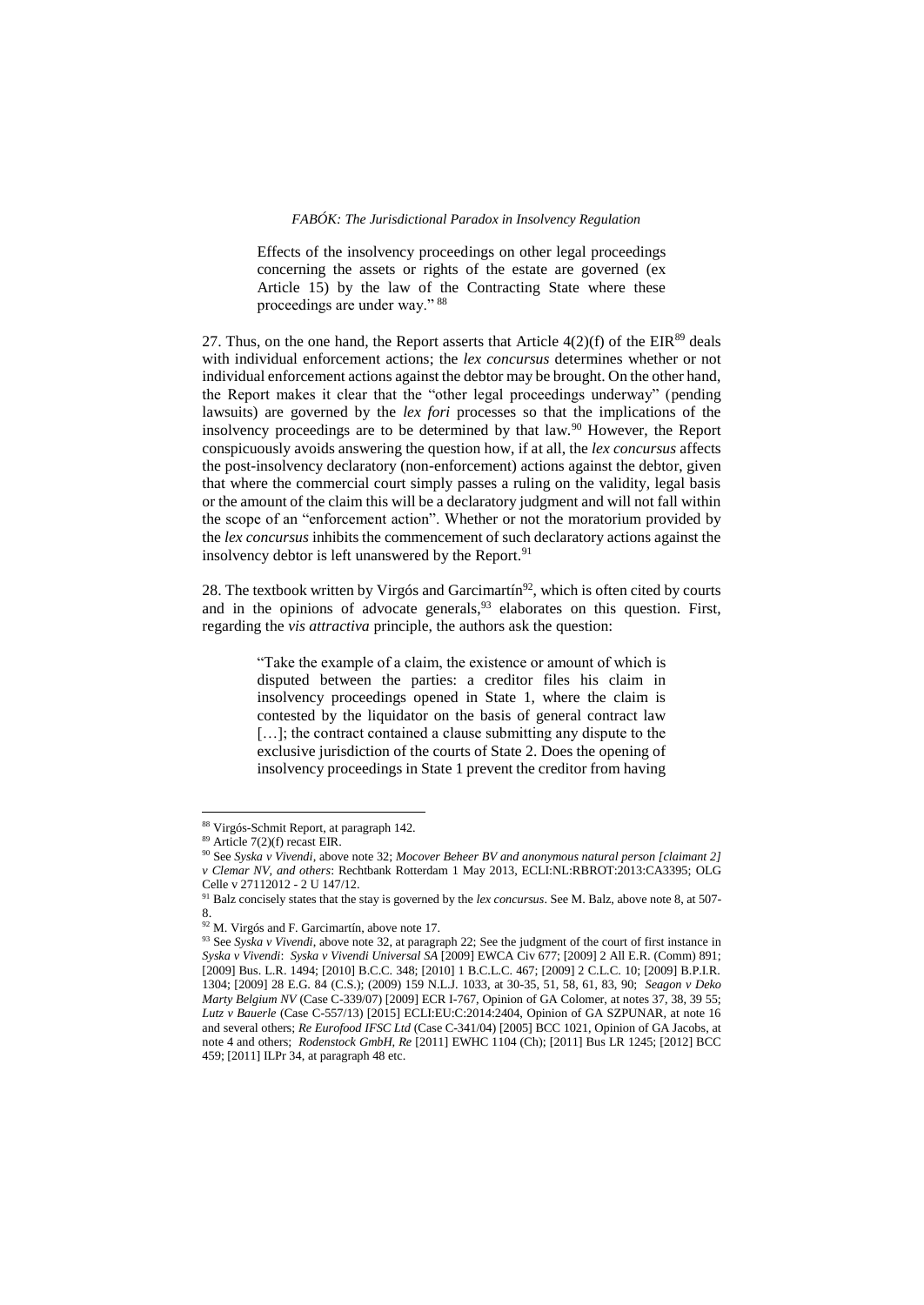*Nottingham Insolvency and Business Law e-Journal* recourse to the courts of State 2 to demonstrate that his claim is well founded?" 94

The authors' answer is:

"[…] in the insolvency proceedings opened in Member State 1, the disputed claim would be accepted as *a conditional or contingent claim* [italics in original]. Meanwhile, **the creditor may bring his case to the courts of Member State 2 and obtain a money judgment fixing the amount of his claim** [emphasis added]. This judgment cannot be directly enforced in State 2 because this state must recognize the insolvency proceedings opened in State 1 and the effects thereof, in particular the stay of executions by individual creditors. However, pursuant to regulation 44/2001 the money judgment has, in its turn, to be recognized in State 1, which means that this claim must be admitted in the insolvency proceedings opened in State 1."<sup>95</sup>

29 Elaborating the effects of the *lex concursus* on proceedings brought by individual creditors, the reputable commentary states that the term "proceedings" in Article  $4(2)(f)$  of the EIR<sup>96</sup> is broad enough to encompass all kinds of procedures brought about by individual creditors, including enforcement measures. Given that the list provided by Article 4(2) of the  $EIR^{97}$  is non-exhaustive, the basic rule remains: unless otherwise provided for by the EIR, the *lex concursus* govern all the effects of the insolvency proceedings.<sup>98</sup> Then the authors carry on:

> "(i) The effects of individual enforcement actions, both pending and future, are always determined by the *lex fori concursus* […]

> (ii) The effects on the continuation of *lawsuits pending* at the moment of the opening of the insolvency proceedings are, by way of exception, determined by the law of the State where the lawsuit is pending (Article 15)

> (iii) The effects on commencement, after the opening of insolvency proceedings, of *new lawsuits* are governed by the *lex fori concursus*, **with one important exception: international jurisdiction** [emphasis added]. The *lex concursus* will determine

<sup>&</sup>lt;sup>94</sup> M. Virgós and F. Garcimartín, above note 17, at 58.

 $^{\mathrm{95}}$  Ibid.

<sup>96</sup> Article 7(2)(f) recast EIR.

<sup>&</sup>lt;sup>97</sup> Article 7(2) recast EIR.

<sup>98</sup> M. Virgós and F. Garcimartín, above note 17, at 76; The court of first instance in *Syska v Vivendi*, see above note 93, discussed the interpretation of the phrases "proceedings brought by individual creditors" and "lawsuit pending" and the related passages of the Report and the commentary of M.Virgós and F. Garcimartín at some length. Further, see G. Moss and T. Smith, above note 32, at 342.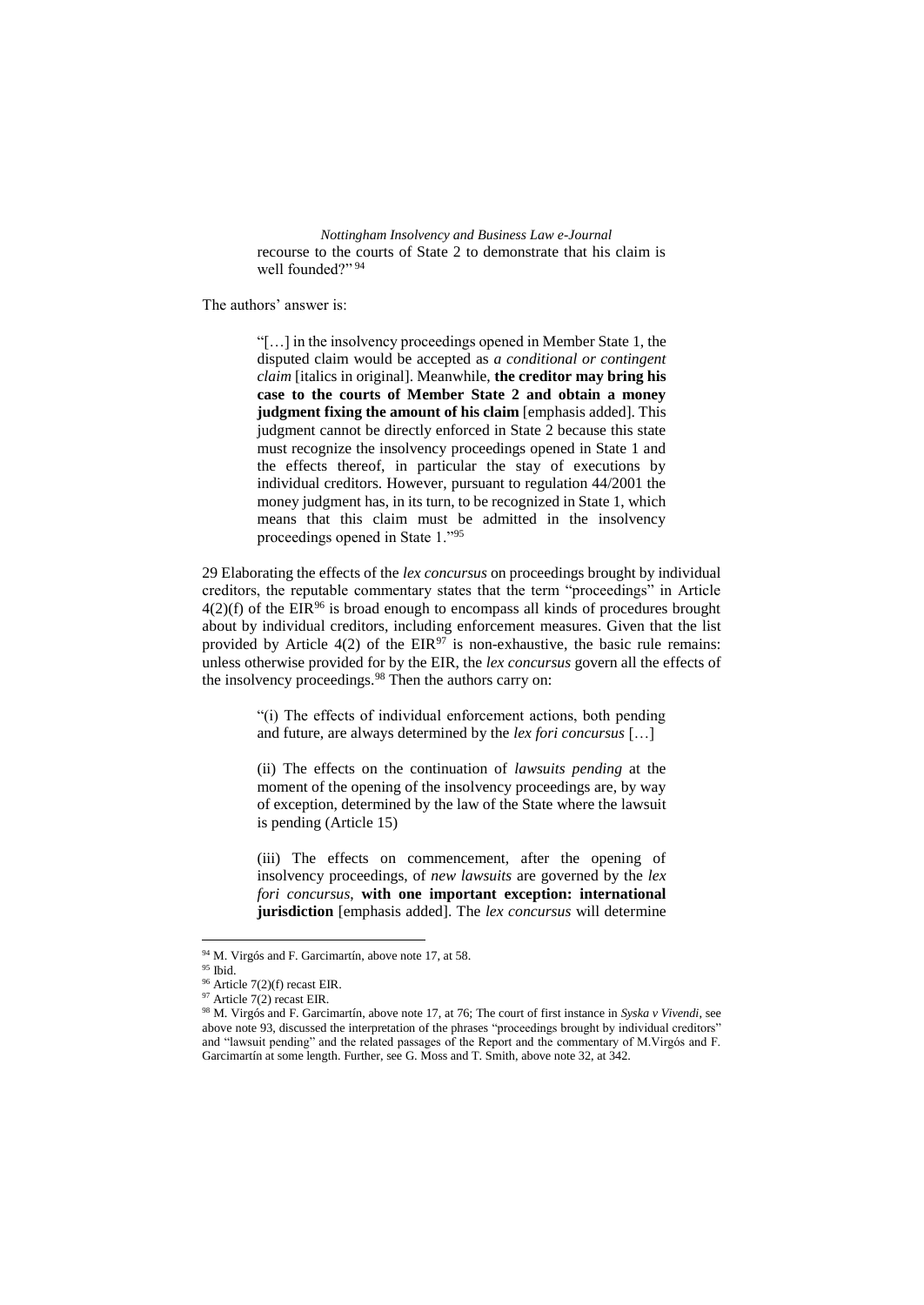the necessary procedural modifications which result from the divestment of the debtor (e.g. actions will have to be filed by or against the liquidator) and may impose **a temporary stay** [emphasis added] to enable the liquidator to make an inventory of the debtor's position. But the international jurisdiction to entertain new actions will be determined by the Insolvency Regulation itself, in the case of insolvency-derived actions, or by the ordinary rules, including the Regulation 44/2001 on civil jurisdiction and other international instruments, in other cases."<sup>99</sup>

30 Thus, the Virgós-Garcimartín textbook seems to go further than the Report acknowledging that Article  $4(2)(f)$  of the EIR<sup>100</sup> governs all effects of the insolvency proceedings, including *all kinds of post-opening procedures* brought by individual creditors.<sup>101</sup> Still, the authors refer to one important exception, namely the international jurisdiction. In other words, the *lex concursus* does not affect the international jurisdiction. Even if the *lex concursus* is based on a strict *vis attractiva* rule, that will not deprive the courts having jurisdiction for the contractual claim from the jurisdiction.

31 On the basis of the discussion of the *"de facto vis attractiva"* thus far, one may argue that a *lex concursus* providing a non-temporary moratorium preventing creditors from commencing commercial actions outside the insolvency proceedings does create a *de facto exclusive jurisdiction* in favour of the insolvency forum. However, a broad *vis attractiva principle* was not intended to be adopted by the drafters of the EIR.<sup>102</sup> While regarding the insolvency-related actions the jurisdiction is implied in Article  $3(1)$  of the EIR,  $103$  the non-insolvency related proceedings remain within the scope of the BR. By accepting the *de facto vis attractiva* principle (thus the *de facto* exclusive jurisdiction of the insolvency forum) regarding the noninsolvency related actions one would necessarily violate the jurisdictional provisions of the BR. Although this point is not elaborated in the Virgós-Garcimartín text, <sup>104</sup> it may be indirectly supported by the phrase used by the authors, namely that the l*ex concursus* may impose a temporary stay to enable the liquidator to make an inventory of the debtor's position. It is submitted that this is intended to suggest that the impact of the *lex concursus* on the right of the insolvency court having jurisdiction to hear the case is not unlimited; while a temporary stay may be included, the impact of the *lex concursus* should not reach the level of the *"de facto vis* 

<sup>99</sup> M. Virgós and F. Garcimartín, above note 17, at 76-77; italics in original. In *Kepler*, the Court confirmed that the words "lawsuits pending"cover only proceedings on the substance; See *LBI hf v Kepler Capital Markets SA and Frédéric Giraux* (Case C-85/12) [2013] ECLI:EU:C:2013:697, at paragraph 54.  $100$  Article 7(2)(f) recast EIR.

<sup>&</sup>lt;sup>101</sup> See *Tchenguiz v Grant Thornton UK LLP* [2015] EWHC 1864 (Comm); [2015] 2 BCLC 307, at paragraph 79: "There is no limitation on the proceedings affected by the winding-up proceedings: it applies to *any lawsuits* [emphasis added] brought by individual creditors (save for lawsuits pending)." <sup>102</sup> Virgós-Schmit Report, at paragraph 77.

<sup>103</sup> See Article 6 recast EIR.

<sup>104</sup> M. Virgós and F. Garcimartín, above note 17.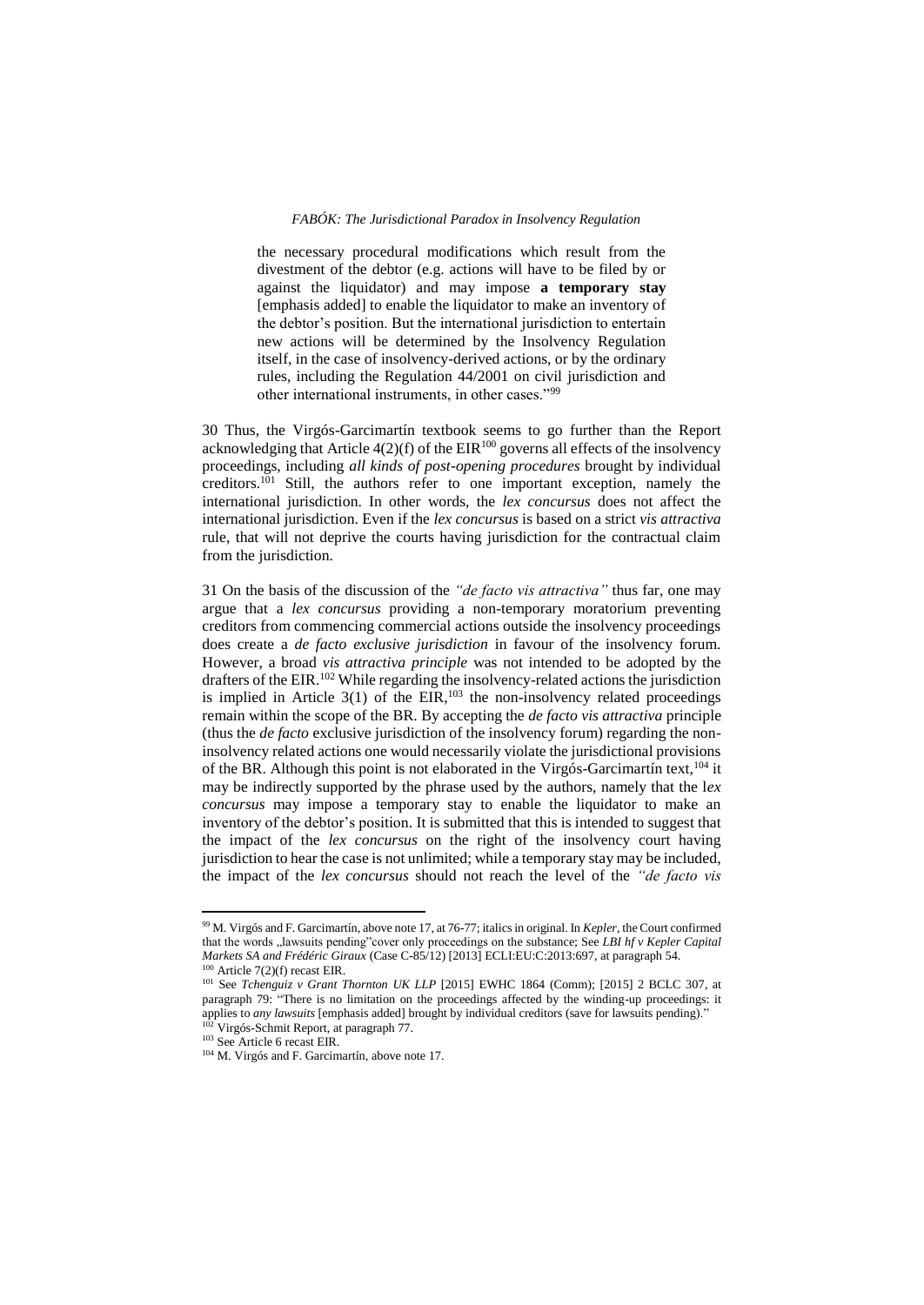*attractiva"* by imposing a final moratorium on new lawsuits in other Member States.<sup>105</sup>

#### **Cases where the Courts have recognised the** *"de facto vis attractiva"* **Principle**

*European Commission v. AMI Semiconductor Belgium BVBA<sup>106</sup>*

32 The Commission and the defendants entered into a contract in 1998 in the framework of the Esprit programme. Having taken the view that the services provided by the defendants were defective, the Commission terminated the project prematurely and sued the defendants, as joint and several debtors, for repayment of the advances. The claim was brought in August 2002 after the entry into force of the EIR. One of the relevant issues was the admissibility of the claim given that in respect of two defendants, an Austrian company and a German company, insolvency proceedings had already been opened at the time of the commencement of the proceeding (but after the entry into force of the EIR). The jurisdiction of the Court was based on the agreement of the parties as enabled by *ex* Article 238 TEC.<sup>107</sup> The Court ruled that the Commission's action against the insolvency defendant was inadmissible. The relevant part of the judgment is this:

> "[The Court have jurisdiction to deal with disputed between the parties.] 67. Nevertheless, the question has arisen of how that jurisdiction is to be exercised *vis-à-vis* a party against which insolvency proceedings have been instituted. That question must be examined in the light of the procedural law applicable in the Court of Justice.

> 68. Given that neither the Statute of the Court of Justice nor its Rules of Procedure contain any specific provisions concerning the treatment of applications brought against parties against which insolvency proceedings have been commenced, it is necessary to deduce what rules are applicable **from the principles common to the procedural laws of the Member States in this area** [emphasis added].

> 69. In that connection, it appears that in the procedural laws of most of the Member States a creditor is not entitled to pursue his claims before the courts on an individual basis against a person who is the subject of insolvency proceedings but is required to observe the specific rules of the applicable procedure and that, if he fails to observe those rules, his action will be inadmissible.

<sup>&</sup>lt;sup>105</sup> C. Willemer is of a different view. See above note 2, at 329-347.

<sup>&</sup>lt;sup>106</sup> Commission of the European Communities v AMI Semiconductor Belgium BVBA and Others (Case C-294/02) [2005] ECR I-2175.

<sup>&</sup>lt;sup>107</sup> Article 272 TEU.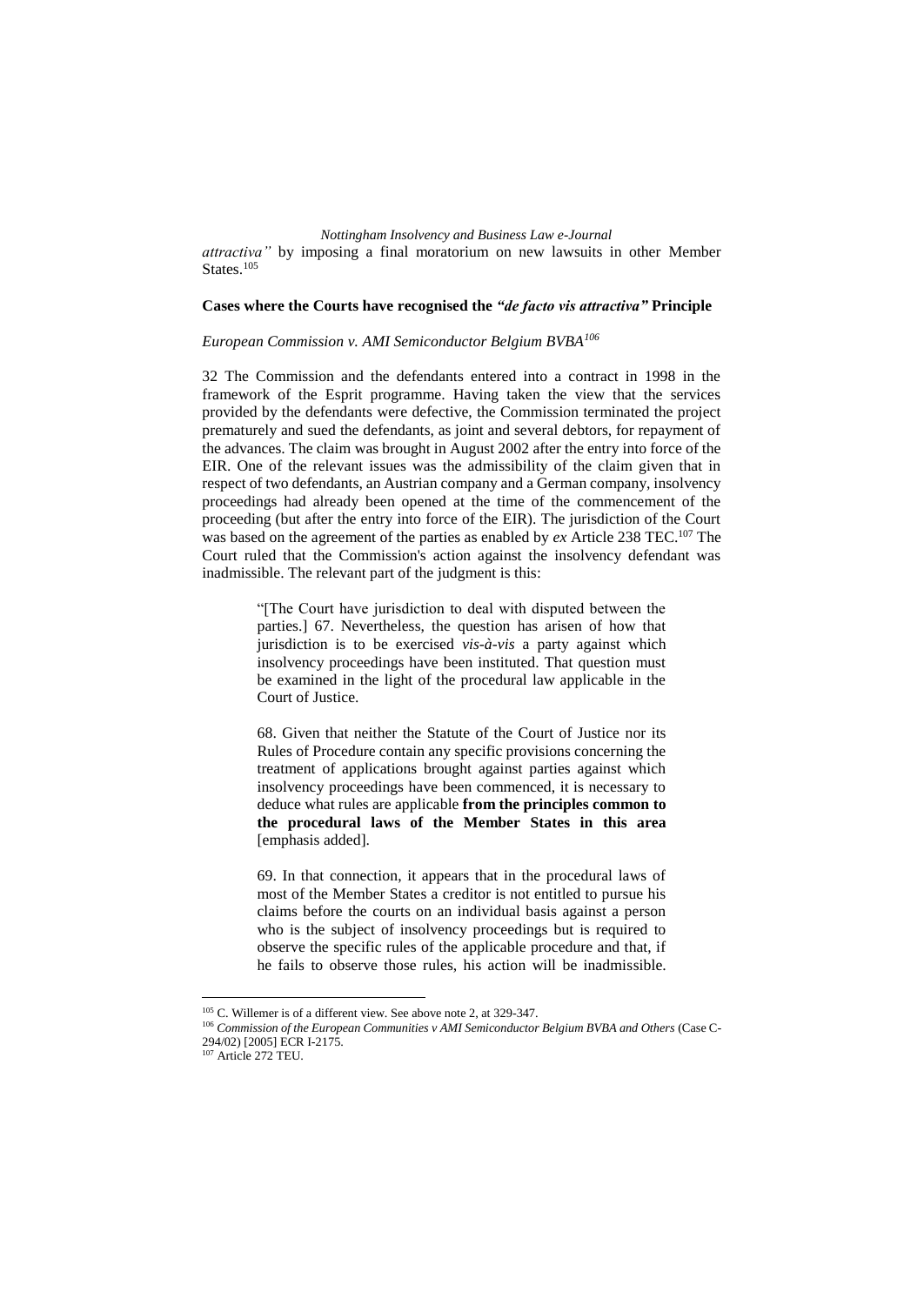Moreover, the Member States are required, on a mutual basis, to respect proceedings commenced in any one of them. That is clear from **Article 4(2)(f) of Regulation No 1346/2000** [emphasis added] according to which the law governing the effects of insolvency proceedings brought by individual creditors is that of the State in which they were opened, which in this case means Austrian law and German law. Furthermore, by virtue of Articles 16 and 17 of the same regulation, the opening of insolvency proceedings in a Member State is to be recognised in all the other Member States and is to produce the effects attributed thereto by the law of the State in which the proceedings are opened.

70. As the Advocate General observed in points 84 and 85 of her Opinion, the aim of Regulation No 1346/2000 is, as is clear in particular from recitals 2, 3, 4 and 8 in its preamble, to ensure the efficiency and proper coordination of insolvency proceedings within the European Union and thus to ensure equal distribution of available assets amongst all the creditors. **The Community institutions would enjoy an unjustifiable advantage over the other creditors if they were allowed to pursue their claims in proceedings brought before the Community judicature when any action before national courts was impossible** [emphasis added]."

33 It is not completely clear what is the role of "the principles common to the procedural laws of the Member States" in the argument, because the judgment itself identified the Austrian and German insolvency laws as the relevant *lex concursus*. What is more important from our point of view is that in its judgment the Court seemed to recognise the *"de facto vis attractiva"* effect of the *lex concursus* via Articles  $4(2)(f)$ , 16 and 17 of the EIR.<sup>108</sup> The Court took into consideration that the Commission would have enjoyed an unjustifiable advantage over the other creditors if they had been allowed to pursue their claims in proceedings brought before the Community judicature when any action before national courts was impossible. This piece of the reasoning suggests, however, that what was found inadmissible was only bringing a *claim for satisfaction* before a court outside the state of the opening of the insolvency proceedings.

34 Alternatively, the Commission sought a declaratory judgment *vis-à-vis* those defendants who were subject to insolvency proceedings in Germany and Austria respectively, in order to prove the debts payable to it for the purpose of pursuing them in the national insolvency proceedings.<sup>109</sup> Thus, the Court directly faced the question whether or not post-insolvency declaratory proceedings (determining the

 $108$  Articles 7(2)(f), 19 and 20 recast EIR.

<sup>&</sup>lt;sup>109</sup> Commission of the European Communities v AMI Semiconductor Belgium BVBA and Others, above note 106, at paragraph 73.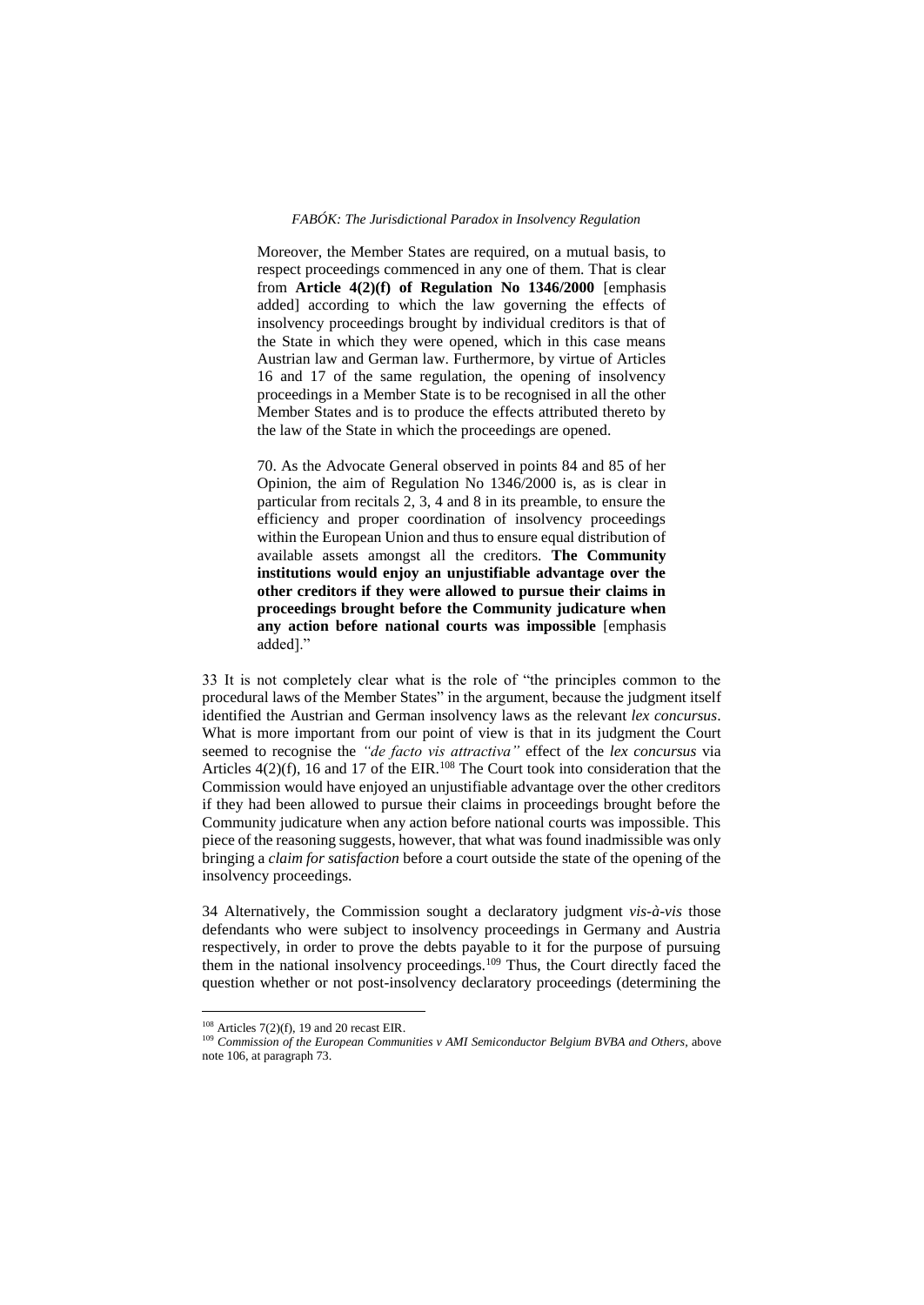validity, legal basis and amount of the claim) may be brought outside the scope of the insolvency proceedings opened in another Member State.

35 The Court rejected the alternative claim as inadmissible for procedural reasons because the additional alternative claim had been delayed. Despite this, the Court addressed the substantive legal issue as to the question of admissibility of a declaratory claim against the insolvent debtors.

> "76. Second, the relief sought falls outside the authority conferred on the Court of Justice by the arbitration clause in this case, which limits its jurisdiction to 'any dispute between the Commission and the contractors', and **an application seeking a finding which is to be relied on in insolvency proceedings implies the involvement of other parties, namely the other creditors of the insolvent undertaking** [emphasis added]. In that connection, it should be emphasised that the Commission has not taken any steps with a view to involving those parties in the present proceedings.

> 77. Finally, **the considerations set out in paragraphs 68 to 70 of this judgment are also applicable to the Commission's additional claims** [emphasis added], and the latter must be declared inadmissible for that reason."

36 First, the Court referred to the other creditors who should have been involved in the commercial proceedings. Unfortunately, the Court did not elaborate on the kind of legally protected interests the creditors of the defendant may have had in commercial proceedings between the contracting parties (that is, the Commission and the insolvent defendants) where the only aim of the proceedings was to rule on the existence and amount of the contractual claim against the defendants. It is difficult to imagine how the interest of the other creditors, or even the fact that the defendants were insolvent, could influence the outcome of a commercial legal dispute the subject matter of which were the services of the defendants, asserted by the claimant to be defective and which had been performed prior to the opening of the insolvency proceedings. Second, the Court indicated that the considerations set out regarding the claim for performance (that is, the first cause of action) were also applicable to the secondary cause of action seeking a declaratory judgment. Given that no further explanation is provided, one may struggle to see any unjustifiable advantage enjoyed by the claimant over the other creditors if the claimant were allowed to pursue its declaratory claims in proceedings brought before the Community judicature having jurisdiction to hear those claims, if the ranking and satisfaction of those claims are governed by the *lex concursus*.

37 In *AMI Semiconductor* the Court interpreted the *(de facto) vis attractiva* rule extremely widely and found that the declaratory claims against the insolvent debtor were also inadmissible. On the other hand, it is questionable whether the Court in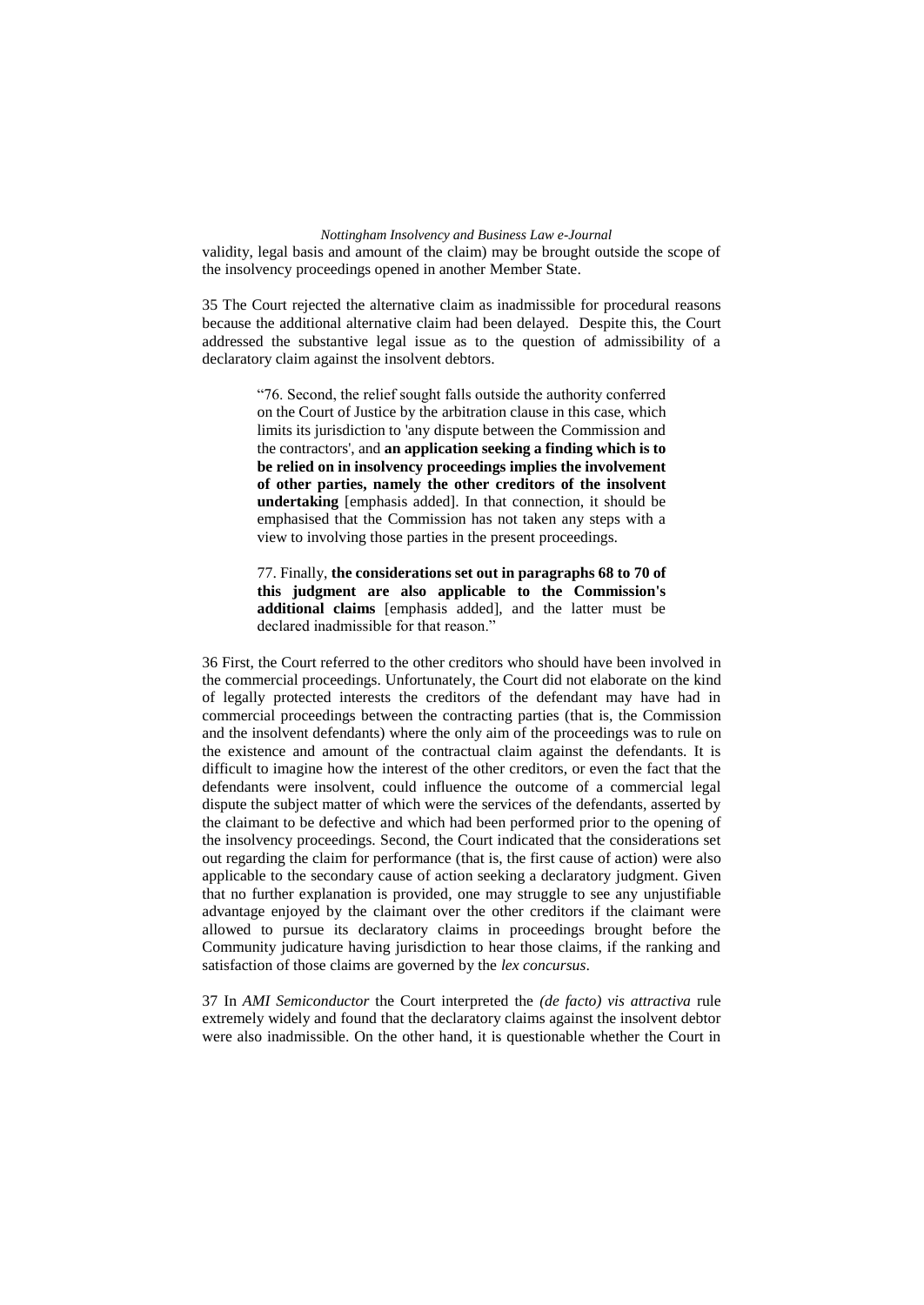this judgment took a general position on the scope of the jurisdiction of the insolvency forum and on the *vis attractiva concursus* as a general principle. Namely, the issue at stake was limited to assessing whether the Commission as the institution of the EU (as opposed to other creditors) could bring individual actions against a debtor that was subject to insolvency proceedings.<sup>110</sup>

#### *Erste Bank Hungary<sup>111</sup>*

38 The facts of the case in short are these: Main insolvency proceedings over an Austrian debtor were opened in Austria. Erste Bank Hungary (Erste), a Hungarian entity brought an action before the Municipal Court (Fővárosi Bíróság, Hungary) against, among other defendants, the Austrian debtor. Erste sought a declaratory judgment *vis-à-vis* the Austrian defendant to the effect that it had a right over a security deposit. The first instance court ruled that since insolvency proceedings against the Austrian defendant had already been opened in Austria, Austrian insolvency law was the law applicable to the insolvency proceedings and its effects. As Austrian law excludes the possibility of bringing an action against an economic operator in liquidation in respect of the assets relating to the insolvency, no action could be brought against the insolvent Austrian company. Accordingly, the Municipal Court delivered an order removing the case from the register. Following an appeal by Erste, the Court of Appeal (Fővárosi Ítélőtábla), basing its decision on Article  $4(1)$  of the EIR,<sup>112</sup> confirmed the order passed at first instance by the Municipal Court. It also pointed out that it is Austrian law that determines whether Erste may obtain a declaratory judgment that it has a right over the security deposit in question.<sup>113</sup>

39 As can be seen, the position of the courts of the first and second instance was that the Austrian insolvency law as *lex concursus* and applicable through Article 4 of the EIR, <sup>114</sup> deprived the Hungarian courts, whose jurisdiction stems from the BR, from the power to hear the case. As a consequence, the claimant should have asserted its claim *vis-à-vis* the insolvent debtor in the Austrian insolvency proceedings. In other words, the Hungarian courts in effect, through the conflict of laws provision of Article 4 of the EIR, recognised the priority of the Austrian insolvency proceedings

<sup>110</sup> Ibid. at 35-36.

<sup>111</sup> Kúria (Supreme Court of Hungary) Gfv.VII.30.236/2012/5. The decisions referred to in this section are the judgments delivered by the first and second instance courts.

<sup>&</sup>lt;sup>112</sup> Article  $7(2)(f)$  recast EIR.

<sup>&</sup>lt;sup>113</sup> The claimant then appealed the case to the Legfelsőbb Bíróság (Supreme Court of Hungary, from 1 January 2012: Kúria). The Supreme Court was of the view that, being the subject matter of the case a security deposit situated in Hungary (i.e. outside the state of the opening of the insolvency proceedings), Article 5 EIR (Article 8 recast EIR) applies. Accordingly, the Supreme Court reversed the decisions of the lower courts. See *ERSTE Bank Hungary Nyrt v Hungary* (Case C-527/10) [2012] I.L.Pr. 38; A. Csőke, *A határokon átnyúló fizetésképtelenségi eljárások [Cross-border insolvency proceedings]* (2nd ed) (2016, HVG-ORAC, Budapest), at 254-257.

<sup>114</sup> Article 7 recast EIR.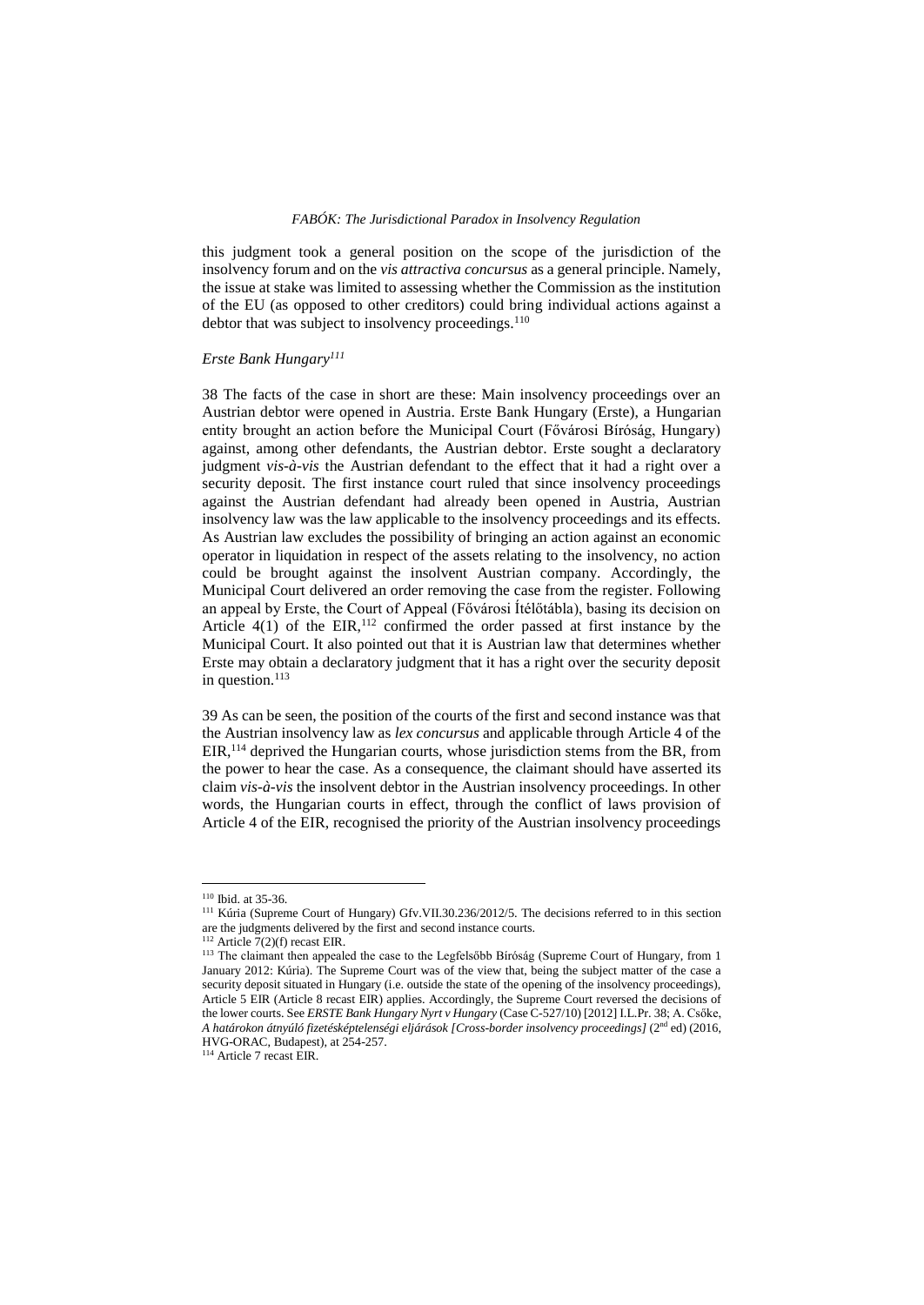over the jurisdiction of the Hungarian courts despite the fact that the jurisdiction of the Hungarian courts stemmed from the binding and directly applicable BR.<sup>115</sup>

# *Lornamead Acquisitions Ltd v. Kaupthing Bank HF<sup>116</sup>*

40 This is a case which is based on the on the Reorganisation and Winding-up of Credit Institutions Directive<sup>117</sup> (2001 Directive) and the Credit Institutions (Reorganisation and Winding-up) Regulations 2004 (SI 2004/1045) by which the UK implemented that directive. However, since the regime set up by the Directive is comparable with (though not fully identical to) the system set up by the EIR, the decision may be of some relevance.

41 An English claimant brought a declaratory claim against an insolvent Icelandic bank. The English court had jurisdiction under the Lugano Convention 1988.<sup>118</sup> The English judge opined<sup> $119$ </sup> that if the Icelandic bank against which the English claimant had brought a claim in England were indeed subject to an insolvency measure, any attempt by the UK court to determine the merits of the claim, would have undermined the purpose of the 2001 Directive, namely to give effect throughout the EEA to all aspects of the relevant insolvency regime of a credit institution's home state, as part of one universal and unitary process, including its moratorium and dispute resolution mechanisms. It would also undermine the role of the Icelandic court, as the supervisory court of the defendant's insolvency. Accordingly, the UK court should stay the English proceedings, so that the claim could be resolved in the liquidation proceedings in accordance with the Icelandic insolvency provisions. According to J. Gloster it would be wrong if a claimant under a contract were entitled to initiate proceedings in the UK, when it would have no such right in the *lex concursus*. Moreover, a credit institution subject to an EEA insolvency measure which was denied full effect in the UK would be exposed to the risk of uncontrolled litigation. Unlike an ordinary company, there would be no prospect of obtaining any insolvency protection at all, because of the exclusion of the UK insolvency proceedings.<sup>120</sup> Neither the 2001 Directive, nor the 2004 Regulations, provide any sort of carve out, or statutory exception, for claims simply on the grounds that they are governed by contractual exclusive jurisdiction clauses.

42 In this case the UK court gave a straightforward and well-reasoned answer to the initial question. Pursuant to this court, the purpose of the 2001 Directive is to give effect throughout the EEA to all aspects of the relevant insolvency regime of a credit

<sup>&</sup>lt;sup>115</sup> Article 5(1)(a) of the 44/2001 Regulation; Article 7(1)(a) recast BR.

<sup>116</sup> *Lornamead Acquisitions Limited v Kaupthing Bank HF* [2011] EWHC 2611 (Comm); [2013] 1 BCLC 73.

<sup>117</sup> Directive 2001/24/EC, OJ 2001 L 125/15

<sup>&</sup>lt;sup>118</sup> CONVENTION on jurisdiction and the enforcement of judgments in civil and commercial matters Done at Lugano on 16 September 1988 (88/592/EEC) (OJ 1988 L 319/9).

<sup>119</sup> See *Lornamead Acquisitions Limited v Kaupthing Bank HF*, above note 117, at paragraphs 94-95. <sup>120</sup> See Article 3 of the Credit Institutions (Reorganisation and Winding-up) Regulations 2004 (SI 2004/1045).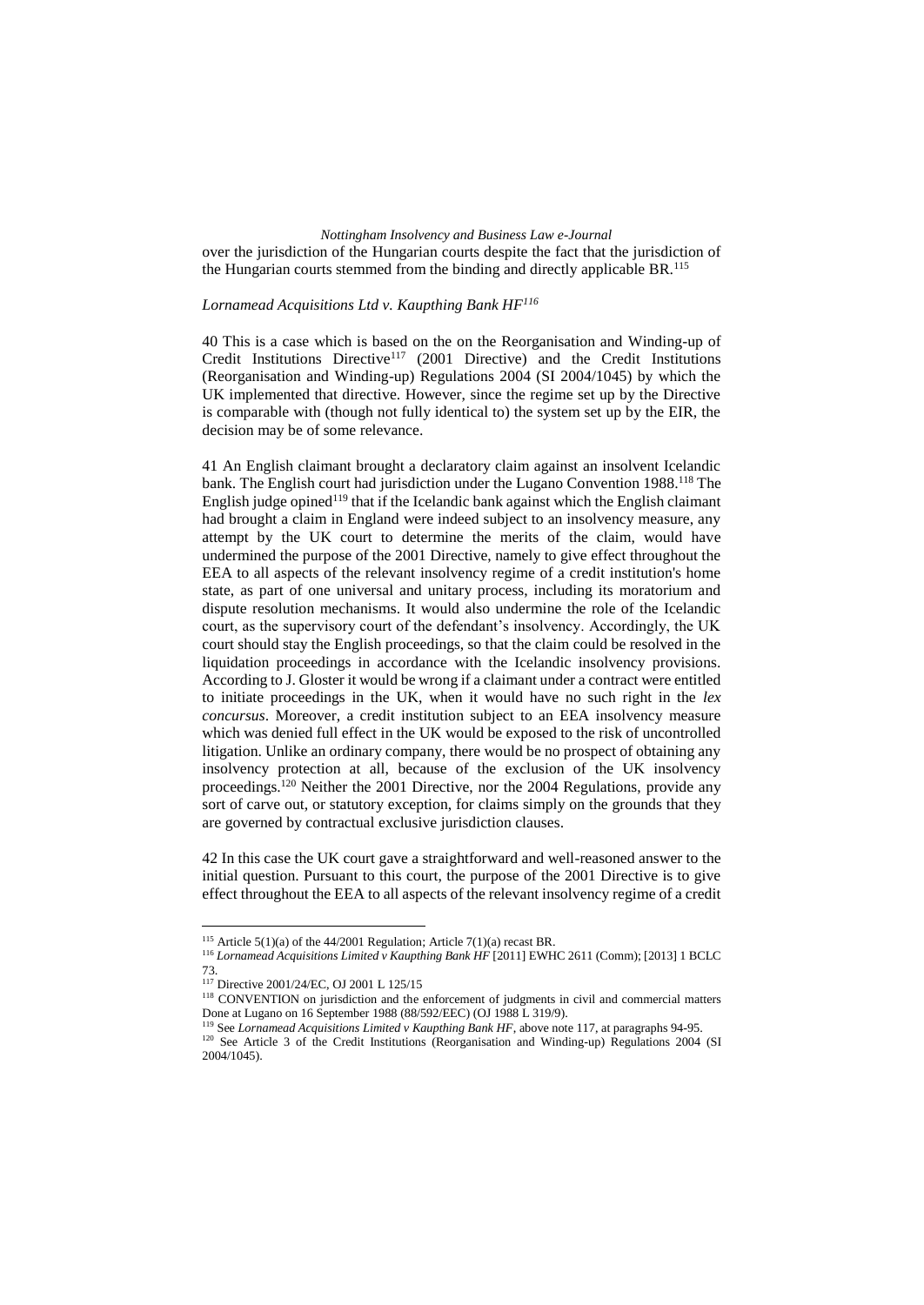institution's home state, as part of one universal and unitary process, including its moratorium and dispute resolution mechanisms. Thus, the *lex concursus* applies and the moratorium prevents the UK court even from deciding on a declaratory claim despite the fact that the UK court has jurisdiction arising from the Lugano Convention. However, the decision seems to have been influenced by the special rules on the reorganisation and winding-up of credit institutions.<sup>121</sup>

# *Tchenguiz v Grant Thornton UK LLP*<sup>122</sup>

43 The factual and legal basis of this case was similar to the one of the *Lornamead* decision referred to above. The Icelandic bank sought dismissal or stay of the proceedings against it on two independent grounds. The first ground was that the claimants were barred from bringing the proceedings against Kaupthing under Icelandic law, which had effect in England under the 2004 Regulations. As to this issue, the judge referred to *Lornamead*<sup>123</sup> as a main authority<sup>124</sup> and concluded that the prohibition on proceedings as provided by the Icelandic law was effective in England.

44 The Icelandic bank as defendant also contended that the claims against them fell within the insolvency exception in Article  $1(2)(b)$  of the (new) Lugano Convention $125$  being identical to the corresponding insolvency exception of the BR.<sup>126</sup> The UK court, considering the relevant case law of the Court, concluded that the connection to the winding up proceeding in Iceland was not sufficiently close to qualify the claim as insolvency-related.<sup>127</sup> Consequently, the judge found that the claims against the Icelandic defendant fell within the Lugano Convention and not excluded by Article 1(2)(b) thereof.<sup>128</sup> The judge cited *AMI Semiconductor* with approval, emphasising that in that case the questions of choice of law were dealt with distinctly from questions of jurisdiction.

> "Having decided that it had jurisdiction, the court went on to consider choice of law. It decided, by analogy with national proceedings, that Article 4(2)(f) of the Insolvency Regulation required reference to the rules of the state in which the insolvency proceedings were opened. On that basis the mandatory stay arising under Austrian and German law was to apply."<sup>129</sup>

<sup>121</sup> Ibid.

<sup>122</sup> *Tchenguiz v Grant Thornton UK LLP* [2015] EWHC 1864 (Comm); [2015] 2 BCLC 307.

<sup>&</sup>lt;sup>123</sup> See *Lornamead Acquisitions Limited v Kaupthing Bank HF*, above note 117.

<sup>&</sup>lt;sup>124</sup> See *Tchenguiz v Grant Thornton UK LLP*, above note 123, particularly at paragraphs 52, 66.

<sup>&</sup>lt;sup>125</sup> Convention on jurisdiction and the recognition and enforcement of judgments in civil and commercial matters (OJ *2000 L 339/3).*

 $126$  Article 1(2)(b) recast BR.

<sup>&</sup>lt;sup>127</sup> *Tchenguiz v Grant Thornton UK LLP*, above note 123, at paragraph 140-157.

<sup>128</sup> Ibid, at paragraph 158.

<sup>&</sup>lt;sup>129</sup> See *Tchenguiz v Grant Thornton UK LLP*, above note 123, at paragraphs 58-59.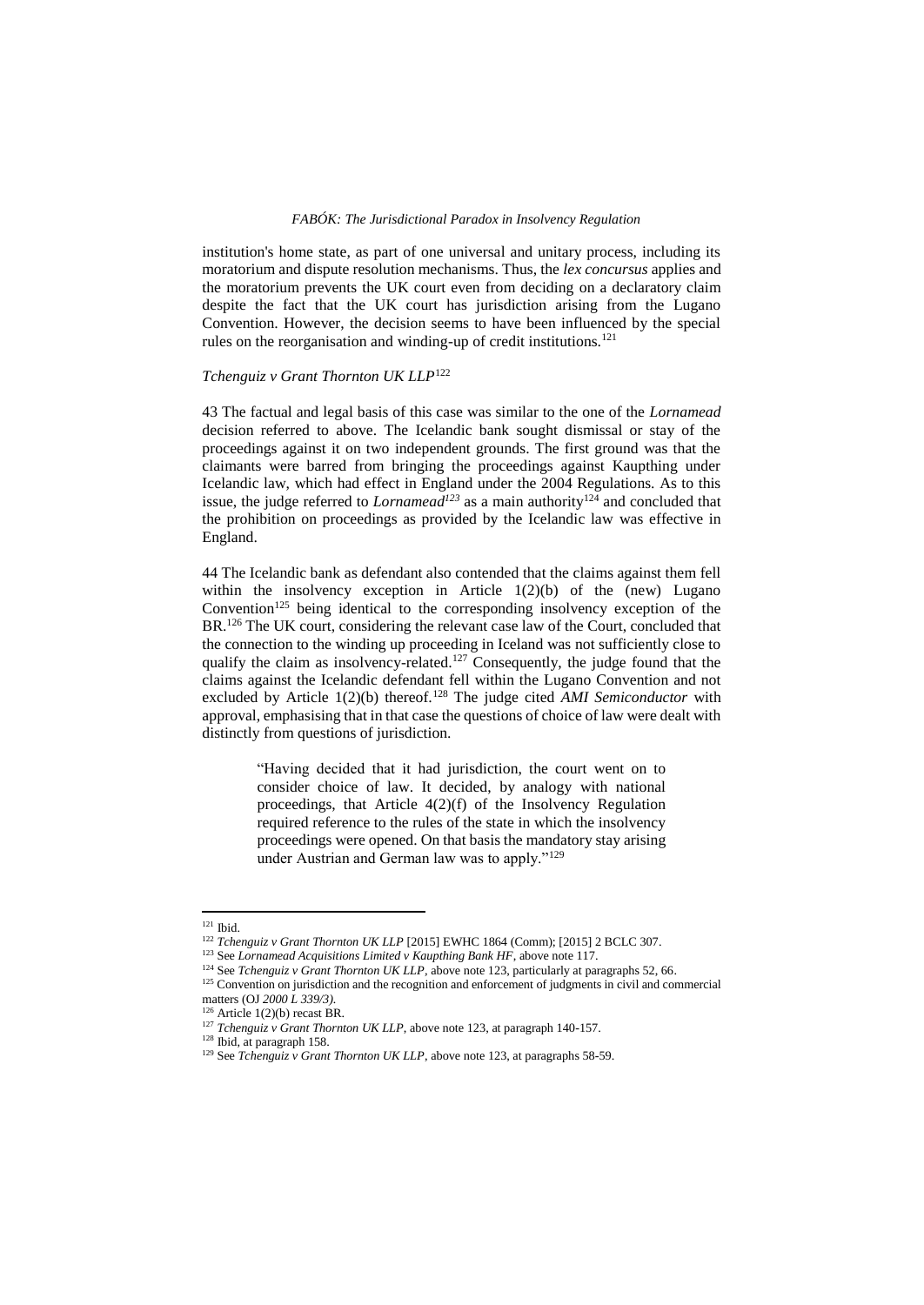45 What can be seen in the decisions referred to above is that the courts, despite having jurisdiction under the BR (or its counterpart, the Lugano Convention), acknowledged the priority of the *vis attractiva* principle of the state of the opening of the insolvency proceeding. By doing so, these decisions *in effect* established the lack of their jurisdiction in defiance of the clear-cut provisions of BR.

#### **Cases where the Courts rejected the** *"de facto vis attractiva"* **Principle**

#### *Gibraltar Residential Properties Ltd v Gibralcon*<sup>130</sup>

46 The claimant, GRPL, a company registered in Gibraltar, had engaged Gibralcon, a company registered in Spain, to construct part of a substantial property development scheme in Gibraltar. The contract was subject to the laws of Gibraltar and the parties submitted to the exclusive jurisdiction of the courts of England and Wales. Main insolvency proceedings opened over the Spanish contractor in Spain. Subsequently, GRPL issued proceedings in the United Kingdom, making a number of claims under the contract. GRPL submitted that the UK had exclusive jurisdiction to hear the claims on the basis of the jurisdiction clause contained in the contract. Gibralcon, on the other hand, sought declarations that the English courts had *no jurisdiction* because of the insolvency proceedings opened in Spain. It argued that the insolvency exception in the BR applied and that the amounts due under the contract were to be determined by the Spanish administrators. Gibralcon also asserted that the *vis attractiva* principle followed by the Spanish Insolvency Act applied also in international context and not only for domestic proceedings.<sup>131</sup>

47 Prior to the hearing, the Commercial Court in Madrid made an order declaring that the UK court "*does not have jurisdiction* [emphasis added] to adopt any kind of measures, either precautionary or executive, relating to the assets or rights comprising the company equity of [Gibralcon]". In addition, the Spanish court requested the English court to abstain from hearing the case.<sup>132</sup>

48 In the English court, the judge first made it clear that the English court would do no more than to pass a declaratory judgment regarding the claim of GRPL and would not interfere anyhow in the Spanish insolvency proceedings:

> "13 I should say at once, so that there is no misunderstanding about it, that because Gibralcon is now the subject of insolvency proceedings […] this court would not make orders directing Gibralcon to pay money to GRPL if the court found that [...] money was owed by Gibralcon to GRPL. Instead, the court would make declarations in relation to the matters set out above […] so

<sup>&</sup>lt;sup>130</sup> Gibraltar Residential Properties Ltd v Gibralcon [2010] EWHC 2595 (TCC); [2011] BLR 126; [2011] ILPr 27.

<sup>&</sup>lt;sup>131</sup> Ibid, at paragraphs 38-49.

<sup>132</sup> Ibid, at paragraph 7.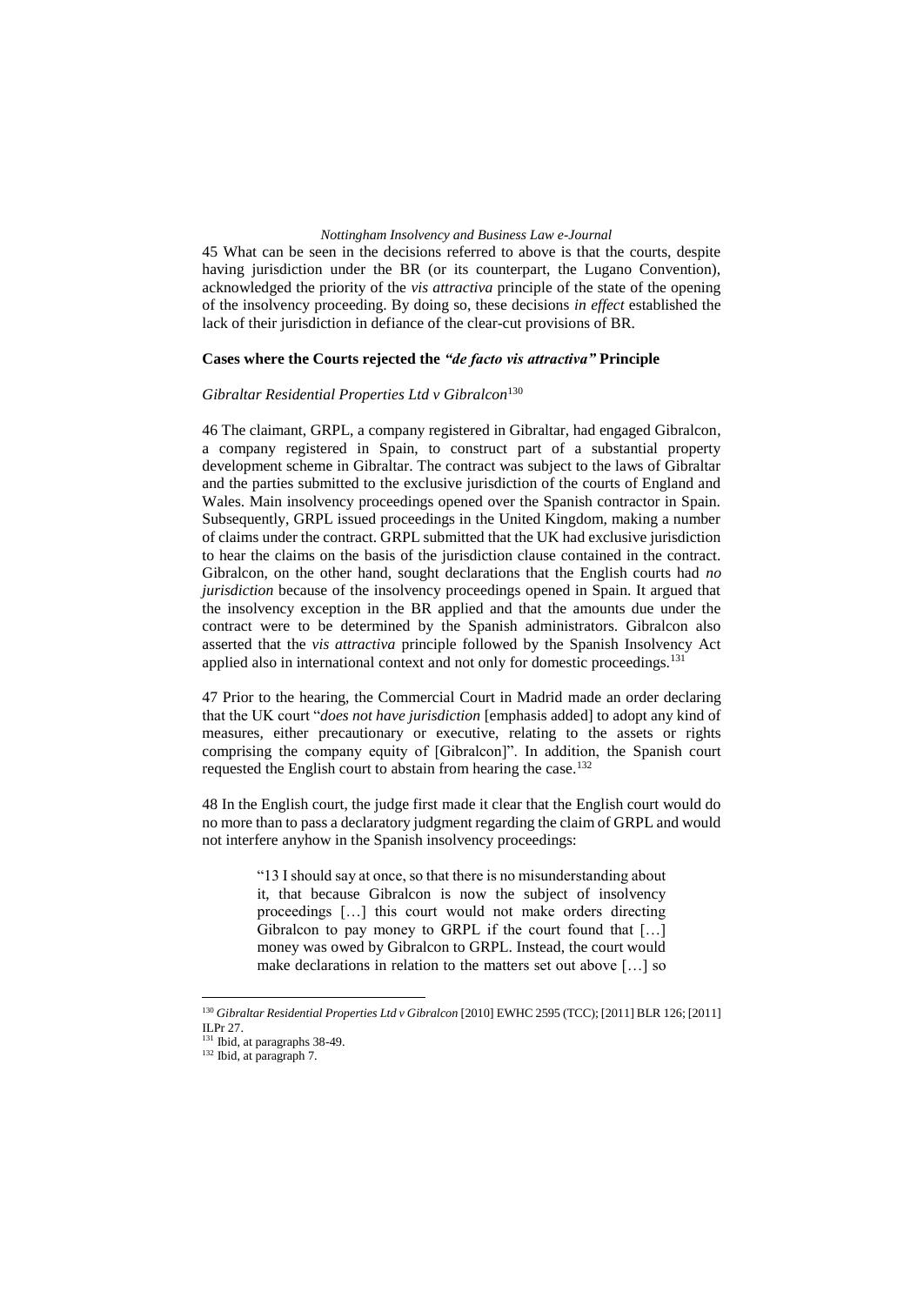that GRPL could prove that debt in the Spanish insolvency proceedings.

14 So I must make it entirely clear that this court, having made declarations as asked, would then leave the question of GRPL's entitlement to payment to be dealt with in the insolvency proceedings in Spain. In the alternative, if it was found that a net sum was due to Gibralcon, the court would make directions for payment of that sum to the administrators in Spain or, at least, order a stay of such payment in order to give the administrators an opportunity to intervene and seek an appropriate order from this court.

15 Accordingly, there is no question whatever that this court would take any step to prejudice or interfere with the Spanish insolvency proceedings. This court **will do no more than determine the rights of the parties under this contract, disputes which are subject to the exclusive jurisdiction of the courts of England and Wales, and make declarations accordingly, and, in particular, determine so far as it can which party is owed money by the other and how much** [emphasis added]*.*

52 […] [T]his court would not seek to enforce its decisions given the existence of the insolvency proceedings in Spain. So if GRPL receives decisions that are in its favour from this court, **it must lodge its claim in the Spanish insolvency proceedings. There will be no question of enforcement in this jurisdiction** [emphasis added]."

49 Second, the judge distinguished between the scope of the BR and the EIR regarding jurisdiction. He stated, referring to *German Graphics* as principal authority,<sup>133</sup> that

> "28 [i]t is now established that the fact that a defendant in commercial proceedings is the subject of insolvency proceedings in another Member State is not of itself a ground for depriving the Jurisdiction and Judgments Regulation of application: see the decision of the European Court of Justice in *German Graphics Graphische Maschinen GmbH v Van der Schee* [2010] I.L.Pr. 1, which followed the earlier decisions of the ECJ in *Gourdain v Nadler* [1979] ECR 733, and *Seagon v Deko Marty Belgium NV*  [2009] 1 WLR 2168."

<sup>&</sup>lt;sup>133</sup> See G. McCormack, above note 17, at 330.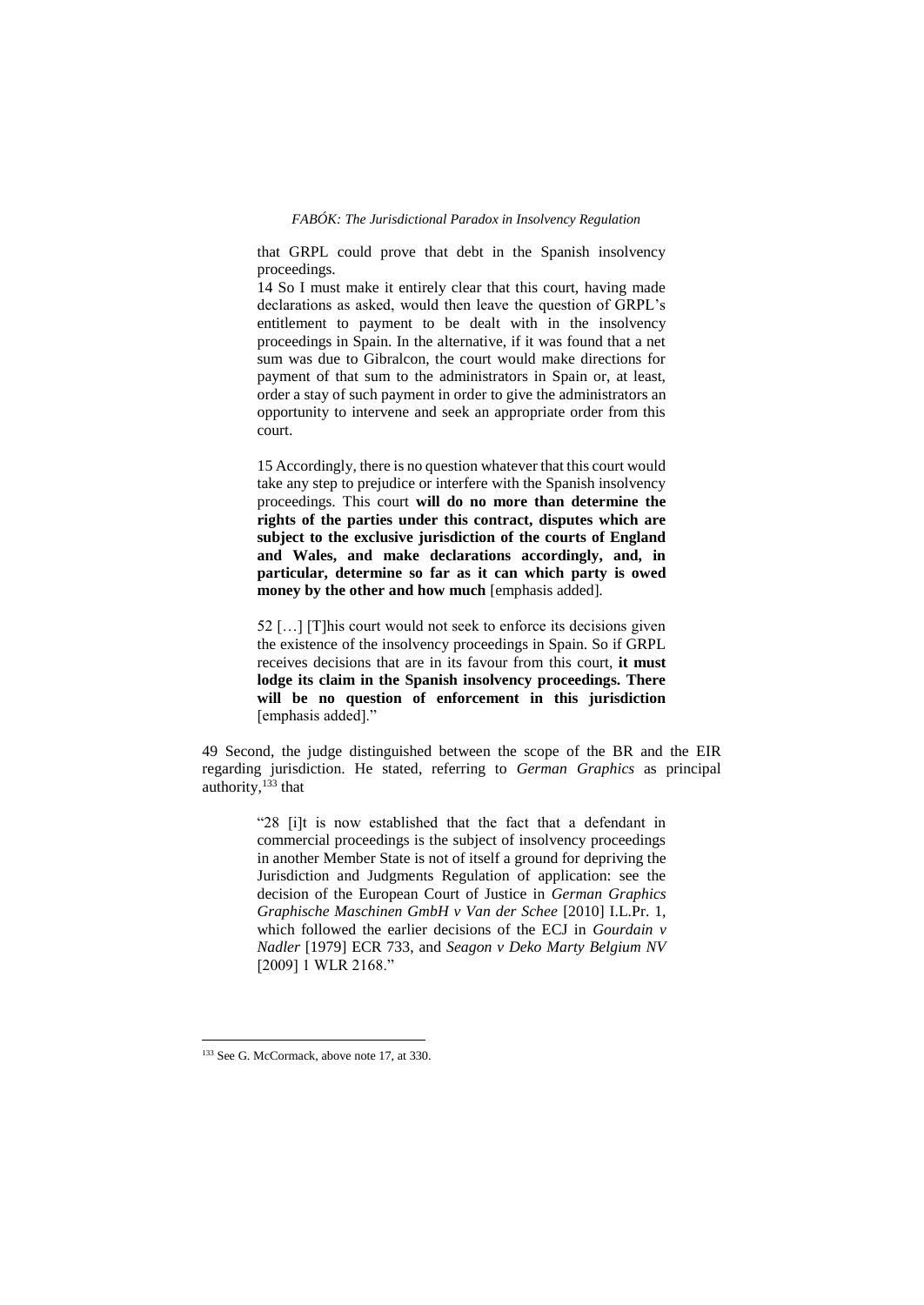*Nottingham Insolvency and Business Law e-Journal* "37 I consider that the Insolvency Regulation 1346/2000 [EIR] and the Jurisdiction and Judgments Regulation 44/2001 [BR] are intended to provide mutually exclusive codes in relation to jurisdiction: the former is confined to insolvency and analogous proceedings, whereas the latter applies to other civil and commercial proceedings […]."

50 Third, the interplay between Article 4 of the EIR<sup>134</sup> and the question of jurisdiction was addressed. Gibralcon's main argument was based on Article 4(2)(f) of the EIR<sup>135</sup> stating that Spanish law as *lex concursus* determined the effects of insolvency proceedings on proceedings brought by individual creditors.

> "34 […] Article 4 is headed »Law applicable«. So this article, as both this heading and its text indicates, is concerned with applicable law, not with questions of jurisdiction. This is for the simple reason that art. 3 of the Regulation deals with jurisdiction and provides for international jurisdiction to open insolvency proceedings."

51 Thus, the English court clearly rejected the argument that the *lex concursus*, through Article 4 of the EIR,<sup>136</sup> can even indirectly, affect the jurisdiction of the court whose jurisdiction is rooted in the BR. By contrast, the English court (having jurisdiction) held that it was entitled to hear the case on its merits and to pass a declaratory judgment on the rights and obligation of the parties.

52 Finally, the judge, considering the legal position elaborated above went on (perhaps unnecessarily) to examine the *vis attractiva concursus* according to Spanish law. Apparently, Spanish insolvency law followed the *vis attractiva* principle in providing that the jurisdiction of the Insolvency Court was exclusive and excluded all others in both civil actions with an economic impact lodged against the insolvent debtor's estate.<sup>137</sup> It is not an ambition of this paper to analyse the Spanish *vis attractiva* rule. However, the opinion of Professor Virgós, who acted as GRPL's expert witness in the English proceedings, is remarkable and concerns not only the Spanish law. He was asked to interpret Article 11 of the Spanish Insolvency Act which limited the scope of the Spanish *vis attractiva* rule in the international arena. He opined that the *vis attractiva* rule as provided by the Spanish law was limited to the domestic field.

> "42 […] He [Prof. Virgós] says that it is only for domestic litigation that the *vis attractiva concursus* applies: **otherwise, the Spanish judge would have to be transformed into what he**

<sup>&</sup>lt;sup>134</sup> Article 7 recast EIR.

<sup>135</sup> Article 7(2)(f) recast EIR.

<sup>&</sup>lt;sup>136</sup> Article 7 recast EIR.

<sup>137</sup> *Gibraltar Residential Properties Ltd v Gibralcon*, above note 131, at paragraph 38.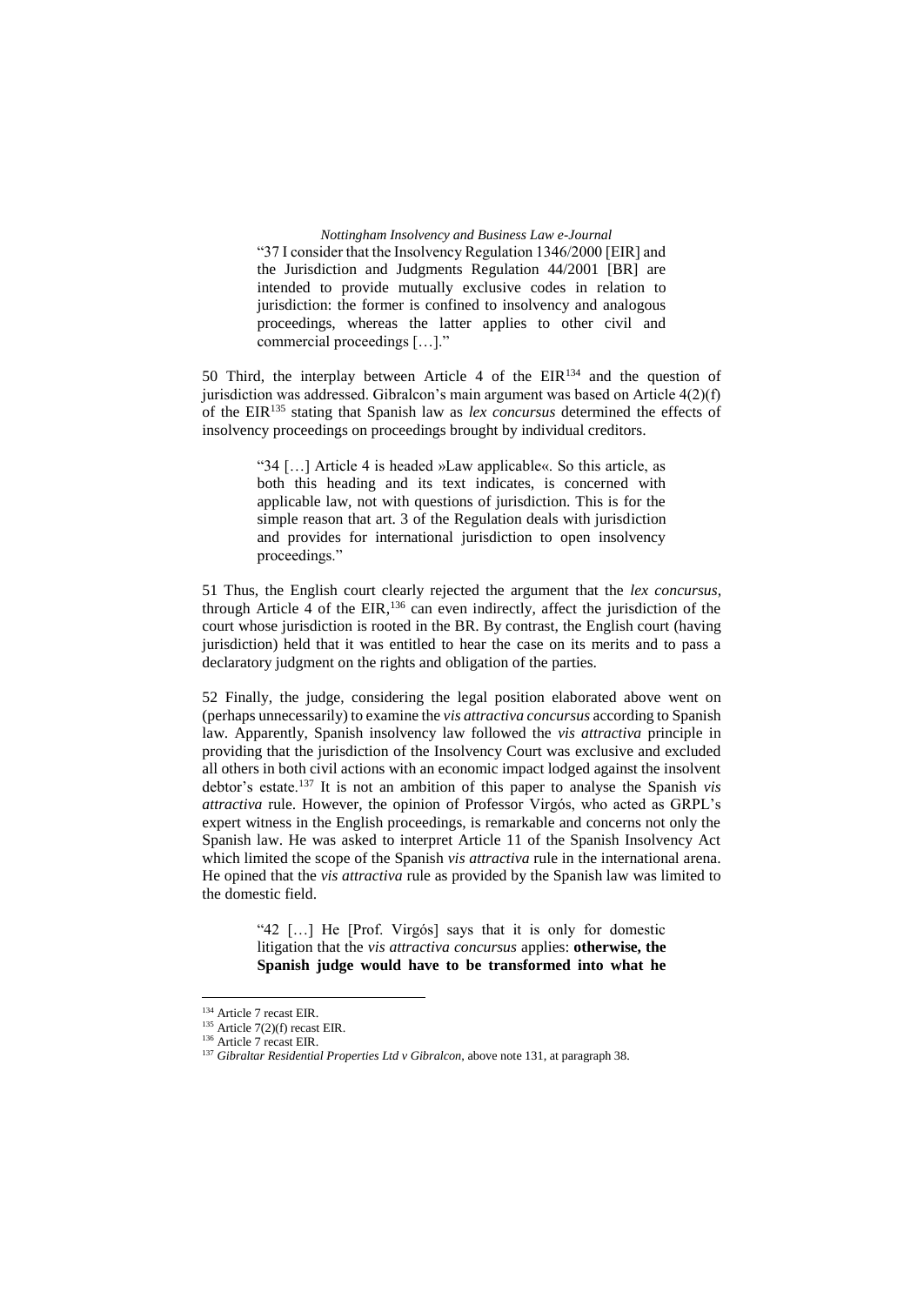**called a sort of »Judge Hercules« capable of dealing with whatever action under whatever law** [emphasis added]. He says that **to permit this would result in conflicts of jurisdiction with foreign courts** [emphasis added]*.*"

53 This points to another aspect of the question. However broadly a *vis attractiva* principle is interpreted, it must be noted that the commercial proceedings *vis-à-vis* the debtor are basically governed by the law as determined by the Rome regime, that is, typically by the law chosen by the parties (excluding the insolvency effects)<sup>138</sup>. In other words, even if the *vis attractiva* principle were very broad and all of the post-commencement claims brought against the debtor were forced to the insolvency forum, this would not change the law applicable for the litigation. Thus, the insolvency forum would need to decide the case on the basis of the general (i.e. noninsolvency) law which governs the contract: questions like warranty claims, defective performance, compensation, or pre-insolvency interest rates would be decided by the law chosen by the parties. The court of the state where the insolvency proceedings are opened may face real difficulties in solving complex legal issues subject to a foreign law. Consequently, the life of the insolvency judges of the opening state may be easier if a foreign court having jurisdiction pursuant to the general (that is, non-insolvency) rules does the job and delivers a declaratory judgment determining the existence and the amount of the claimant's claim<sup>139</sup> leaving it to the claimant to try to enforce his claim in the framework of the insolvency proceedings.

54 To sum up, the judge in *Gibralcon* ruled that on the basis that the exclusive jurisdiction of the UK court had been conferred by the BR, this court was entitled to decide the case. However, this ruling was declaratory in its nature, in the sense that the prevailing party would need to lodge its claim with the Spanish liquidator and that Spanish insolvency law would apply regarding the enforcement. Despite of all the elegance, simplicity and practicality of the solution chosen by the English judge, however, it was not fully compliant with the wording of the EIR. The EIR provides that the effects of the insolvency (moratorium included) are to be determined by the *lex concursus*. But how could a universal *vis attractiva* rule be reconciled with the exclusive jurisdiction of the foreign courts? This is contradiction between the regimes set up by the EIR and the BR which cannot be solved without apparently violating the provisions of the one or the other instrument.<sup>140</sup>

<sup>&</sup>lt;sup>138</sup> See above, at paragraph 15.

<sup>139</sup> This argument appears also in other decisions. See *Fondazione Enasarco v Lehman Brothers Finance SA*, above note 24, at paragraphs 57-58; *UBS AG v Omni Holding AG (in Liquidation)*, above note 7.<br><sup>140</sup> By contrast, the outhom of the IL<sup>111</sup> Marting Contrast, *In the Contrast*, the outhom of the IL<sup>111</sup> Marting Contr <sup>140</sup> By contrast, the authors of the Heidelberg-Vienna Report are of the view that if the *lex concursus* bars individual creditors from enforcing their claim against the debtor outside the insolvency proceedings, this dictum claims validity in all other Member States by virtue of universality. *In this regard, Article 4(2) EIR has jurisdictional effect*. The authors of the Report opine that this aspect was overlooked in *Gibralcon*. See B. Hess, P. Oberhammer and T. Pfeiffer, *External Evaluation of Regulation No. 1346/2000/EC on Insolvency Proceedings (Heidelberg-Luxembourg-Vienna Report)*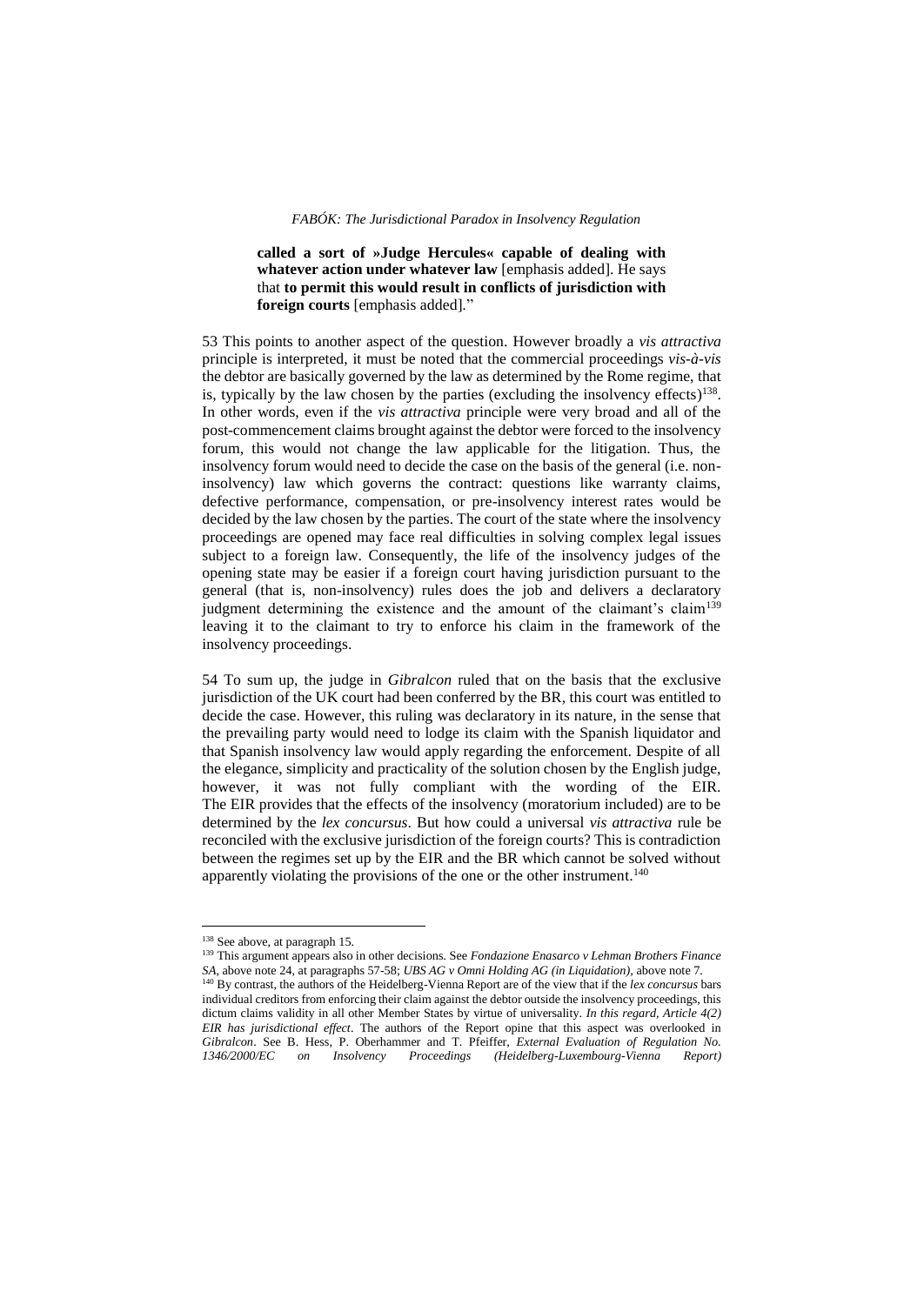#### **Conclusion**

55 The main points of this paper can be summarised as follows:

- The EIR and the BR are intended to be mutually exclusive. Proceedings which do not fall within the EIR will generally fall within the scope of the BR.
- b) The EIR follows a limited *vis attractiva rule*: only the insolvency-related actions as determined by the Gourdain test are attracted by the main insolvency proceeding opened in another Member State.
- c) By contrast, jurisdiction over the other actions, for example, claims based on the general law against the insolvent defendant, are determined by the BR.
- d) A non-temporary moratorium provided by the *lex concursus* and given effect in other Member States by Article  $4(2)(f)$  of the EIR<sup>141</sup> prohibiting any other courts but the insolvency forum to hear the actions against the insolvent defendant amounts, in effect, to a *de facto vis attractiva* rule. In other words, such a moratorium, in effect, confers *de facto* exclusive jurisdiction on the insolvency forum because any other forum is supposed to be deprived of the power to hear the case. This *de facto vis attractiva* rule is in conflict with the rules on jurisdiction as determined directly by the BR.
- e) Thus, should a court recognise the *de facto vis attractiva* principle and abstain from hearing the case, this is not in compliance with the jurisdictional rules as determined by the binding and directly applicable BR.
- f) By contrast, should a court insist on exercising its jurisdiction and hear the case, by doing so the court would violate Article 4 of the EIR,<sup>142</sup> at least the literal meaning thereof, which attributes a universal effect to the moratorium provided for by the *lex concursus*.

56 However, the territory of the conflict is rather narrow: it is limited to the declaratory aspects of actions brought against the debtor after the opening of the insolvency proceedings. Actions brought prior to the opening of the insolvency proceeding (pending lawsuits) fall within the exception provided by Article of the  $15$  EIR<sup>143</sup> thus Article 4 of the EIR<sup>144</sup> does not apply here. Actions for performance clearly fall within the scope of the *lex concursus;* in those cases the *lex concursus* will determine how such claims can be enforced *vis-à-vis* the debtor in or outside the framework of the insolvency proceedings.

<sup>&</sup>lt;http://ec.europa.eu/justice/civil/files/evaluation\_insolvency\_en.pdf>, at 194-195. A. Csőke is also of the view that Gibralcon was wrongly decided, above note 114, at 233-236.

 $141$  Article 7(2)(f) recast EIR.

<sup>142</sup> Article 7 recast EIR.

<sup>&</sup>lt;sup>143</sup> Article 18 recast EIR.

<sup>&</sup>lt;sup>144</sup> Article 7 recast EIR.